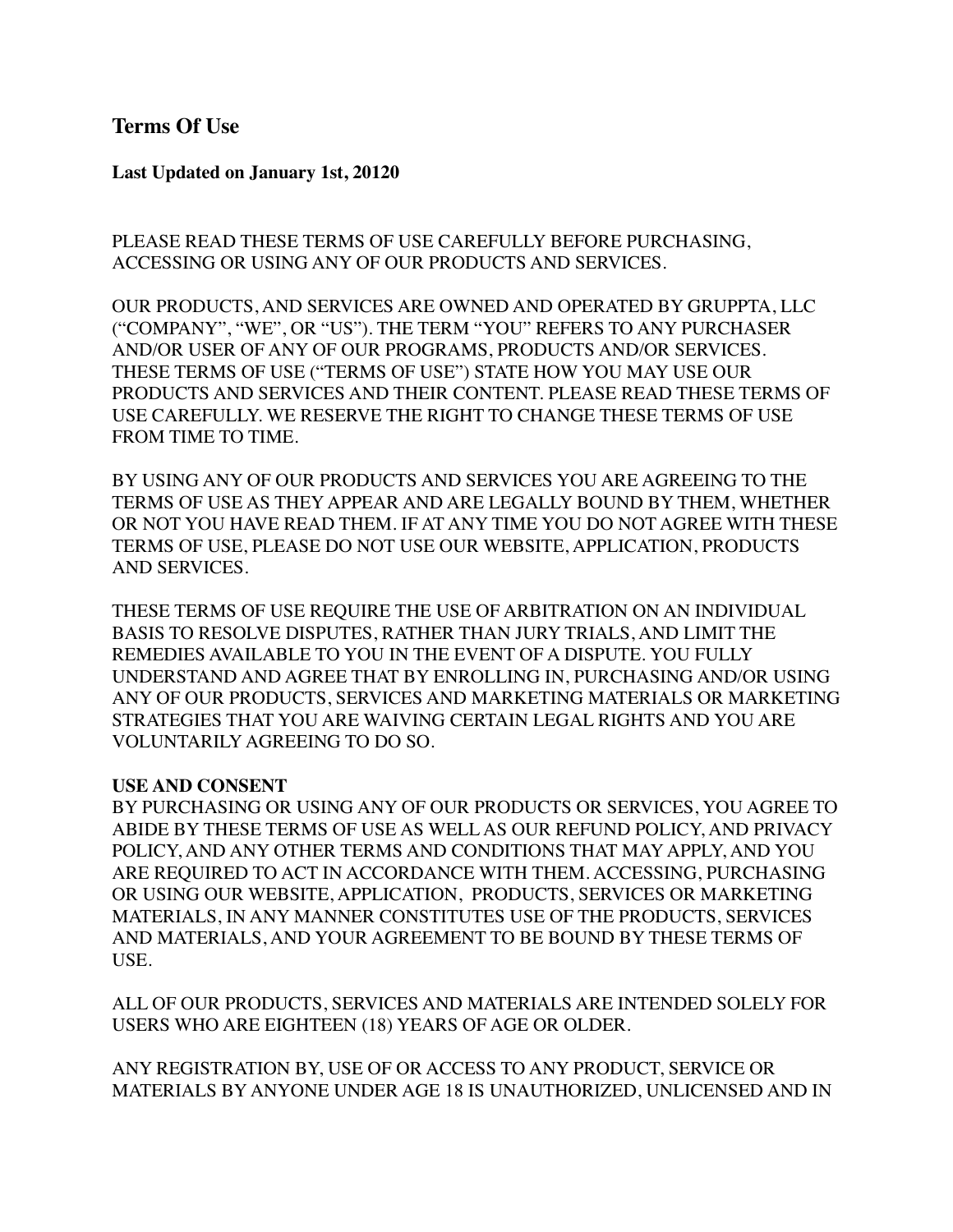VIOLATION OF THESE TERMS OF USE. BY ACCESSING OR USING OUR WEBSITE, APPLICATION, PRODUCTS, OR SERVICES OR OUR MARKETING MATERIALS, YOU REPRESENT AND WARRANT THAT YOU ARE AT LEAST 18 YEARS OLD.

# **INTELLECTUAL PROPERTY RIGHTS**

OUR LIMITED LICENSE TO YOU. OUR WEBSITE, APPLICATION, PRODUCTS, AND SERVICES AND ALL THE MATERIALS ARE OUR PROPERTY AND/OR OUR AFFILIATES OR LICENCORS, AND ARE PROTECTED BY COPYRIGHT, TRADEMARK, AND OTHER INTELLECTUAL PROPERTY LAWS.

THE CONTENT ON OUR WEBSITE, APPLICATION, PROGRAMS, PRODUCTS AND SERVICES IS SOLELY OWNED BY OR LICENSED TO US, UNLESS OTHERWISE INDICATED. THIS CONTENT INCLUDES, BUT IS NOT LIMITED TO, THE DESIGN, LAYOUT, LOOK, APPEARANCE, GRAPHICS OF OUR MARKETING MATERIALS OR ANY OTHER MATERIAL OR ASPECTS OF MATERIALS PROVIDED BY US TO YOU. REPRODUCTION IS PROHIBITED OTHER THAN IN ACCORDANCE WITH THE COPYRIGHT NOTICE, WHICH FORMS PART OF THESE TERMS OF USE. IF YOU PURCHASE OR ACCESS ANY OF OUR MATERIALS THROUGH OUR WEBSITE, APPLICATION, PRODUCTS OR SERVICES, YOU WILL BE CONSIDERED OUR LICENSEE. FOR THE AVOIDANCE OF DOUBT, ALL CONTENT OBTAINED THROUGH US IS OUR PROPERTY, AND YOU ARE GRANTED A REVOCABLE, NON-TRANSFERABLE LICENSE FOR PERSONAL, NON-COMMERCIAL USE ONLY, LIMITED TO YOU ONLY. THIS MEANS THAT YOU MAY NOT USE OUR PRODUCTS OR SERVICES OR THE MARKETING MATERIALS IN A MANNER THAT CONSTITUTES AN INFRINGEMENT OF OUR RIGHTS OR IN A MANNER THAT HAS NOT BEEN AUTHORIZED BY US.

YOU ARE BEING GRANTED A LIMITED LICENSE TO USE OUR PRODUCTS AND SERVICES, AND MARKETING MATERIALS WITH PERMISSION AND RESTRICTIONS. THIS MEANS THAT WHEN YOU PURCHASE A PRODUCT OR SERVICE FROM OUR WEBSITE, APPLICATION, OR OTHERWISE, YOU ARE PURCHASING THE LIMITED RIGHT TO USE THE MATERIALS IN THE FORM THAT IS PROVIDED BY US TO YOU WITH CERTAIN CONDITIONS AS SPECIFIED IN THESE TERMS OF USE.

YOU ARE PERMITTED TO USE OUR PRODUCTS, SERVICES AND MARKTING MATERIALS AND MARKETING STRATEGIES AS FOLLOWS: YOU MAY DOWNLOAD AND/OR PRINT MATERIALS OR INSTRUCTIONS FOR YOUR OWN PERSONAL USE IN YOUR HOUSEHOLD.

HOWEVER, YOU ARE NOT PERMITTED TO SHARE, SELL, REPRINT OR REPUBLISH ANY OTHER OF OUR MATERIALS, INCLUDING OUR TERMS OF USE, FOR RESALE OR MASS REPRODUCTION PURPOSES FOR YOUR OWN BUSINESS USE.

ANY TRADEMARKS, TAGLINES, AND LOGOS DISPLAYED ON MATERIALS ARE TRADEMARKS BELONGING TO US. ALL TRADEMARKS REPRODUCED IN THIS WEBSITE, WHICH ARE NOT THE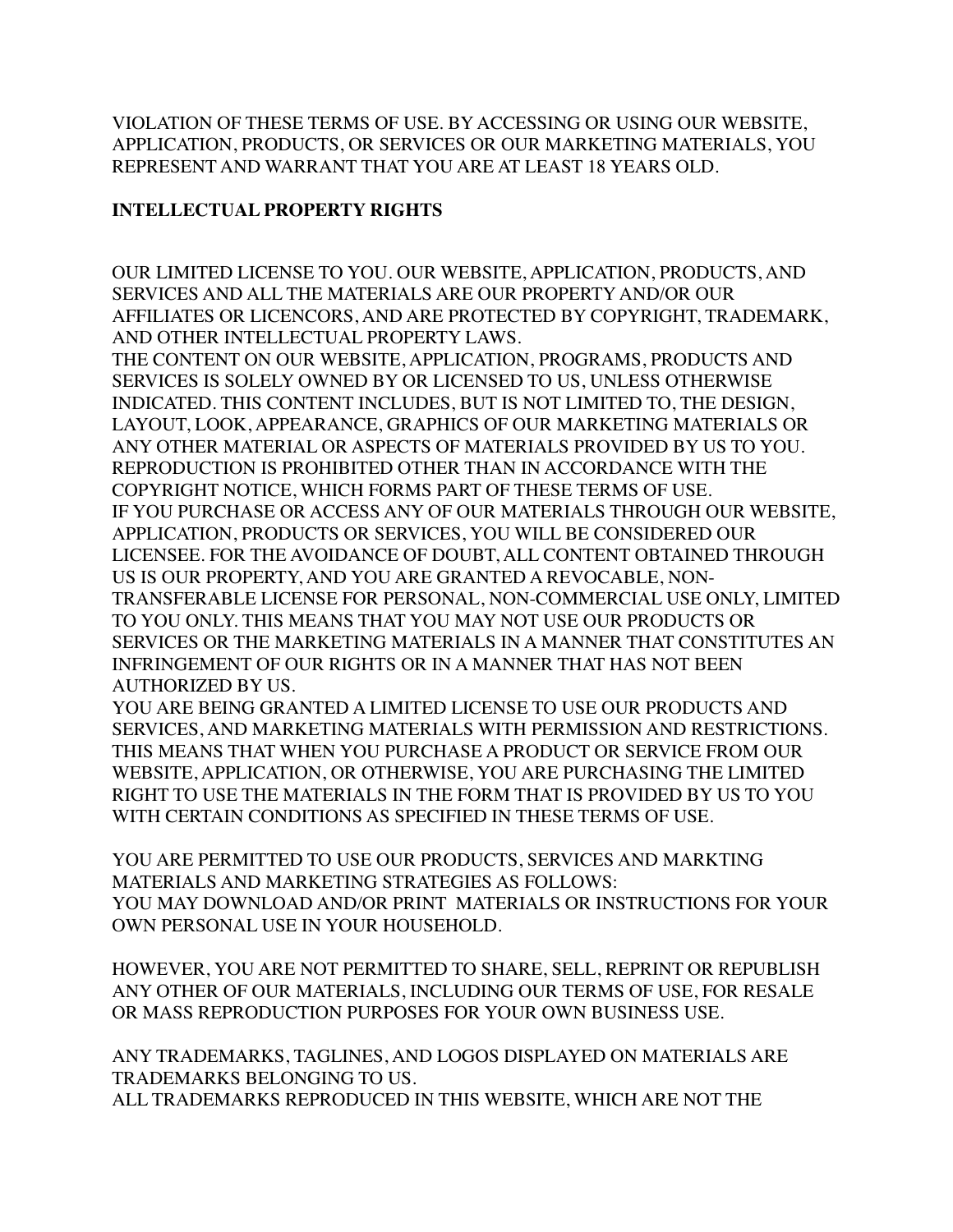PROPERTY OF, OR LICENSED TO US, ARE ACKNOWLEDGED ON THE WEBSITE.

ANY USE INCLUDING FRAMING, METATAGS OR OTHER TEXT UTILIZING THESE TRADEMARKS, OR OTHER TRADEMARKS DISPLAYED, IS STRICTLY PROHIBITED WITHOUT OUR EXPRESS WRITTEN CONSENT, OR PERMISSION GRANTED HEREIN.

FOR THOSE TRADEMARKS, TAGLINES, AND LOGOS FOR WHICH YOU ARE GRANTED PERMISSION TO USE, THE TRADEMARK INDICIA MUST BE INCLUDED AT ALL TIMES.

ANY MARKETING OR PROMOTIONAL TOOLS AND/OR PROGRAM, PRODUCT OR SERVICE TITLES OR ANY OTHER TITLE OR INFORMATION OF OURS BEARING THE TRADEMARK SYMBOLS (™) OR ® MAY NOT BE USED BY YOU FOR ANY REASON WITHOUT OUR EXPRESS WRITTEN PERMISSION.

ALL RIGHTS NOT EXPRESSLY GRANTED IN THESE TERMS OR ANY EXPRESS WRITTEN LICENSE, ARE RESERVED BY US. INFORMATION YOU ARE PROHIBITED FROM SHARING WITH OTHERS.

AS A LICENSEE, YOU UNDERSTAND AND ACKNOWLEDGE THAT OUR WEBSITE, APPLICATION, PROGRAMS, PRODUCTS AND SERVICES AND THE MARKETING MATERIALS HAVE BEEN CREATED, DEVELOPED OR OBTAINED BY US THROUGH THE INVESTMENT OF SIGNIFICANT TIME, EFFORT AND EXPENSE, AND THAT THIS INFORMATION IS A VALUABLE, SPECIAL AND UNIQUE ASSET OF OURS WHICH NEEDS TO BE PROTECTED FROM IMPROPER AND/OR UNAUTHORIZED USE.

WHEN YOU ENROLL IN ON OUR WEBSITE, APPLICATION OR PURCHASE OUR PROGRAMS, PRODUCTS OR SERVICES, YOU AGREE THAT YOU ARE CLEARLY AND EXPRESSLY PROHIBITED FROM DOING THE FOLLOWING:

YOU WILL NOT COPY, SHARE OR STEAL OUR PROGRAMS, PRODUCTS, SERVICES, OR MARKETING MATERIALS, OR ANY PARTS OF THEM. YOU WILL NOT IN ANY WAY USE, COPY, ADAPT OR REPRESENT ANY OF OUR WEBSITE, APPLICATION, PROGRAMS, PRODUCTS, SERVICES OR MARKETING MATERIALS AND MARKETING STRATEGIES IN ANY WAY AS IF THEY ARE YOURS OR CREATED BY YOU.

YOU WILL NOT ENGAGE IN IMPROPER AND/OR UNAUTHORIZED USE OF OUR WEBSITE, APPLICATION, PROGRAMS, PRODUCTS, SERVICES AND MARKETING MATERIALS. IMPROPER AND UNAUTHORIZED USE INCLUDES BUT IS NOT LIMITED TO MODIFYING, COPYING, REPRODUCING, REPUBLISHING, UPLOADING, POSTING, TRANSMITTING, TRANSLATING, SELLING, CREATING DERIVATIVE WORKS, EXPLOITING, OR DISTRIBUTING IN ANY MANNER OR MEDIUM (INCLUDING BY EMAIL OR OTHER ELECTRONIC MEANS) ANY MARKETING MATERIALS, MARKETING STRATEGIES OR ANY OTHER INFORMATION ACCESSED OR PURCHASED THROUGH OUR WEBSITE, APPLICATION OR SERVICES, OR ANY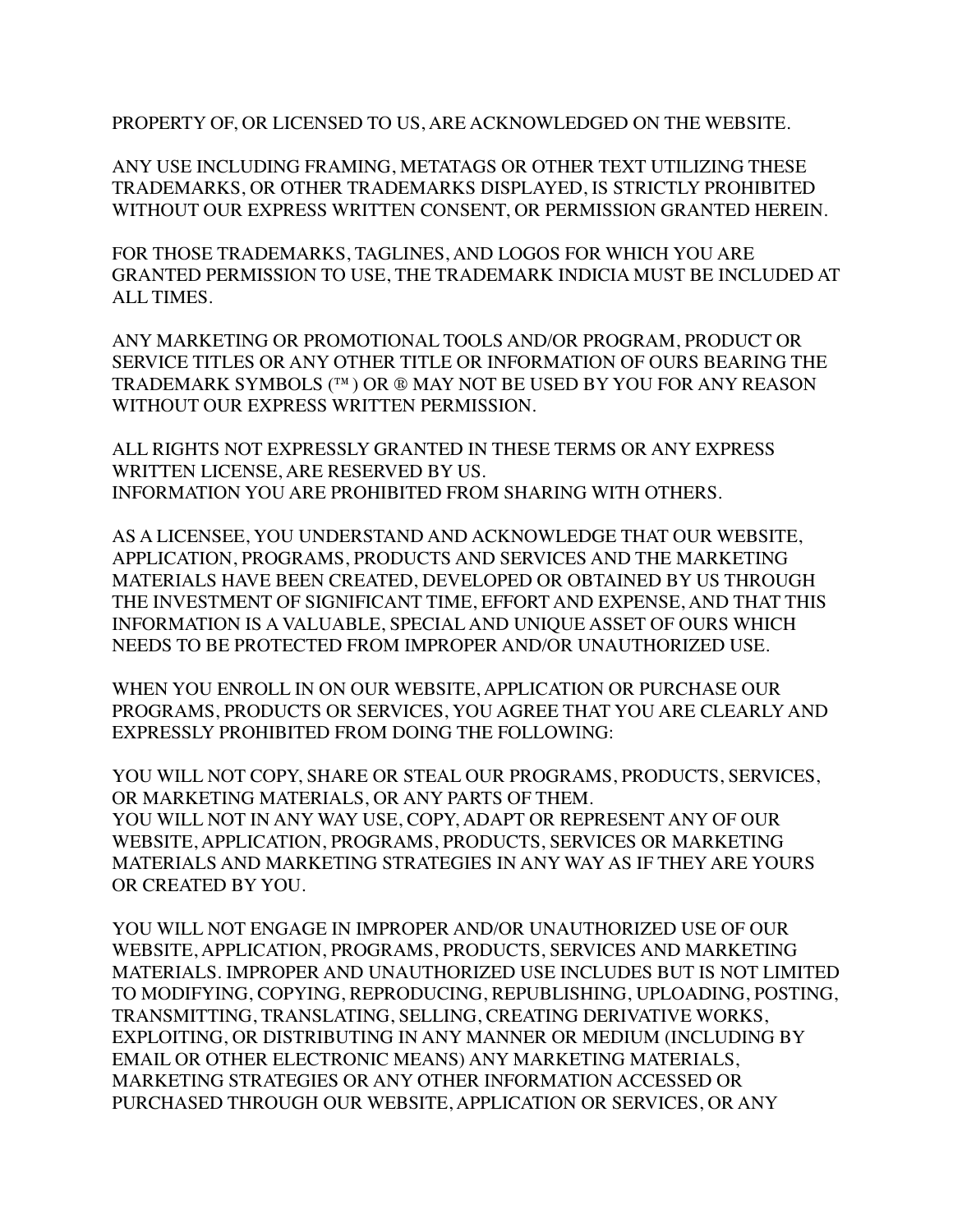OTHER COMMUNICATIONS PROVIDED BY US FOR YOUR OWN PERSONAL USE, BUSINESS/COMMERCIAL USE OR IN ANY WAY THAT EARNS YOU MONEY.

YOU WILL NOT DUPLICATE, SHARE, TRADE, SELL, OR OTHERWISE DISTRIBUTE OUR WEBSITE, APPLICATION, PROGRAMS, PRODUCTS, SERVICES OR MARKETING MATERIALS TO ANY OTHER PERSON, FOR THEIR PERSONAL USE, BUSINESS/ COMMERCIAL USE OR IN ANY WAY THAT EARNS THEM MONEY, WHETHER IT WAS KNOWN TO YOU OR NOT AT THE TIME THAT YOU SHARED THE INFORMATION THAT THEIR INTENTION WAS TO USE THE MARKETING MATERIALS FOR THEIR OWN PERSONAL USE OR BUSINESS/COMMERCIAL USE. THIS MEANS YOU CANNOT SHARE OR SELL OR ANY PART OF OUR WEBSITE, APPLICATION, PROGRAMS, PRODUCTS AND SERVICES OR MARKETING MATERIALS TO SOMEONE ELSE SO THEY CAN COPY AND/OR USE THEM FOR THEIR OWN PERSONAL USE, BUSINESS/ COMMERCIAL USE OR IN ANY WAY THAT EARNS THEM MONEY. YOU ARE THE ONLY ONE GRANTED A LIMITED LICENSE TO USE OUR WEBSITE, APPLICATION, APPLICATION, PRODUCT, SERVICE, AND MARKETING MATERIALS.

YOU WILL NOT VIOLATE OUR INTELLECTUAL PROPERTY RIGHTS, INCLUDING COPYRIGHT AND TRADEMARK RIGHTS. DOWNLOADING, PRINTING, OR OTHERWISE USING OUR WEBSITE, APPLICATION, PRODUCTS, SERVICES OR MARKETING MATERIALS FOR YOUR OWN BUSINESS PURPOSES IN NO WAY GIVES YOU ANY COPYRIGHT, TRADEMARK, INTELLECTUAL PROPERTY OR OWNERSHIP RIGHTS OF OUR APPLICATION, WEBSITE, PRODUCT, SERVICE OR MARKETING MATERIALS.

YOU WILL NOT REPRINT OR REPUBLISH OR RECREATE ANY PART OF OUR APPLICATION, WEBSITE, PRODUCTS, SERVICES OR MATERIALS FOR PUBLICATION OR COMPILATION INTO YOUR OWN WEBSITE, APPLICATION, PRODUCTS, PROGRAMS, SERVICES OR MARKETING MATERIALS FOR YOUR OWN PERSONAL USE OR BUSINESS/COMMERCIAL USE OR IN ANY WAY THAT EARNS YOU MONEY.

YOU WILL NOT USE OUR WEBSITE, APPLICATION, PROGRAMS, PRODUCTS, SERVICES OR MARKETING MATERIALS IN A MANNER THAT CONSTITUTES AN INFRINGEMENT OF OUR RIGHTS OR IN A MANNER THAT HAS NOT BEEN AUTHORIZED BY US THROUGH OUR PRIOR WRITTEN CONSENT.

YOU UNDERSTAND AND AGREE THAT ENGAGING IN THE PROHIBITED USE OR THE IMPROPER AND/OR UNAUTHORIZED USE OF OUR WEBSITE, APPLICATION, PROGRAMS, PRODUCTS OR SERVICES OR PROGRAM MATERIALS AS SET FORTH IN THESE TERMS OF USE IS CONSIDERED THEFT AND STEALING AND WE RETAIN THE RIGHT TO PROSECUTE THEFT TO THE FULL EXTENT OF THE LAW. YOU AGREE AND UNDERSTAND THAT PROHIBITED USE, IMPROPER AND/OR UNAUTHORIZED USE MAY GIVE RISE TO A CIVIL CLAIM FOR DAMAGES AND/OR BE A CRIMINAL OFFENSE.

LIMITATIONS ON LINKING AND FRAMING. YOU MAY ESTABLISH A HYPERTEXT LINK TO OUR WEBSITE OR APPLICATION SO LONG AS THE LINK DOES NOT STATE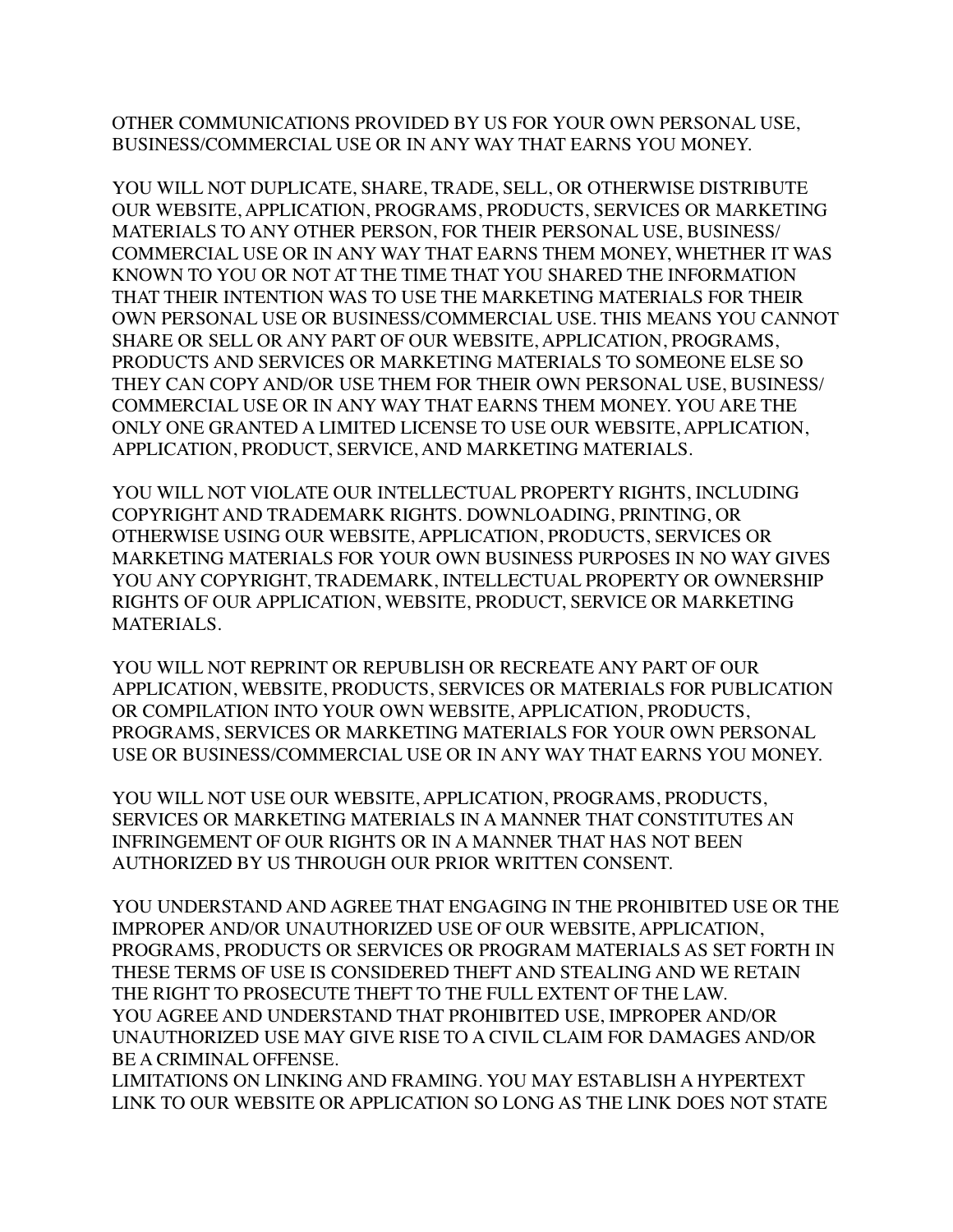OR IMPLY ANY SPONSORSHIP, ENDORSEMENT BY, OR OWNERSHIP BY IN OUR WEBSITE, APPLICATION OR CONTENT AND DOES NOT STATE OR IMPLY THAT WE ARE HAVE SPONSORED, ENDORSED OR HAVE OWNERSHIP RIGHTS IN YOUR WEBSITE. HOWEVER, YOU MAY NOT FRAME OR INLINE LINK OUR CONTENT WITHOUT OUR WRITTEN PERMISSION.

YOUR LICENSE TO US. BY POSTING OR SUBMITTING ANY MATERIAL ON OR THROUGH OUR WEBSITE, APPLICATION, PRODUCTS, SERVICES OR MARKETING MATERIALS, SUCH AS COMMENTS, POSTS, PHOTOS, IMAGES OR VIDEOS OR OTHER CONTRIBUTIONS, YOU ARE REPRESENTING THAT YOU ARE THE OWNER OF ALL SUCH MATERIALS AND YOU ARE AT LEAST 18 YEARS OLD. WHEN YOU SUBMIT TO US OR POST ANY COMMENT, PHOTO, IMAGE, VIDEO OR ANY OTHER SUBMISSION FOR USE ON OR THROUGH OUR WEBSITE, YOU ARE GRANTING US, AND ANYONE AUTHORIZED BY US, AN UNLIMITED, ROYALTY-FREE, PERPETUAL, IRREVOCABLE, NON-EXCLUSIVE, UNRESTRICTED, WORLDWIDE LICENSE TO USE, COPY, MODIFY, TRANSMIT, SELL, EXPLOIT, CREATE DERIVATIVE WORKS FROM, DISTRIBUTE, AND/OR PUBLICLY PERFORM OR DISPLAY SUCH CONTRIBUTIONS, IN WHOLE OR IN PART, IN ANY MANNER OR MEDIUM, NOW KNOWN OR DEVELOPED IN THE FUTURE, FOR ANY PURPOSE, AND GRANTING US THE RIGHT TO MAKE IT PART OF OUR CURRENT OR FUTURE PROGRAMS, PRODUCTS, SERVICES AND/OR MARKETING MATERIALS. THIS RIGHT INCLUDES GRANTING US USE OR EXPLOITATION OF PROPRIETARY RIGHTS OR INTELLECTUAL PROPERTY RIGHTS LIKE COPYRIGHT, TRADEMARK, SERVICE MARK, TRADE SECRETS, PATENT RIGHTS OR ANY OTHER OF YOUR INTELLECTUAL PROPERTY RIGHTS UNDER ANY RELEVANT JURISDICTION WITHOUT ANY FURTHER PERMISSION FROM YOU OR COMPENSATION BY US TO YOU.

YOU ALSO GRANT US, AND ANYONE AUTHORIZED BY US, THE RIGHT TO IDENTIFY YOU AS THE AUTHOR OF ANY OF YOUR COMMENTS, POSTS, PHOTOS, IMAGES, VIDEOS OR OTHER CONTRIBUTIONS BY NAME, EMAIL ADDRESS, OR SCREEN NAME. YOU ACKNOWLEDGE THAT WE HAVE THE RIGHT BUT NOT THE OBLIGATION TO USE AND DISPLAY ANY CONTRIBUTIONS FROM YOU OF ANY KIND AND THAT WE MAY ELECT TO CEASE THE USE AND DISPLAY OF ANY SUCH CONTRIBUTIONS ON OUR WEBSITE, APPLICATION, PROGRAMS, PRODUCTS, SERVICES AND/OR MARKETING MATERIALS AT ANY TIME FOR ANY REASON WHATSOEVER.

MEDIA RELEASE. BY PARTICIPATING IN OUR WEBSITE, APPLICATION, PRODUCTS AND SERVICES, AND USING OUR MARKETING MATERIALS, INCLUDING OUR FACEBOOK COMMUNITY, YOU CONSENT TO PHOTOGRAPHS, VIDEOS, AND/OR AUDIO RECORDINGS THAT MAY BE MADE THAT MAY CONTAIN YOU, YOUR VOICE AND/OR YOUR LIKENESS. IN OUR SOLE DISCRETION, WE RESERVE THE RIGHT TO USE THESE PHOTOGRAPHS, VIDEOS, AND OR/AUDIO RECORDINGS AND/OR ANY OTHER MATERIALS SUBMITTED BY YOU TO US IN CONNECTION WITH YOUR PARTICIPATION IN OUR WEBSITE, APPLICATION, PROGRAM, PRODUCT OR SERVICES IN OUR CURRENT OR FUTURE WEBSITE, APPLICATION, PROGRAMS,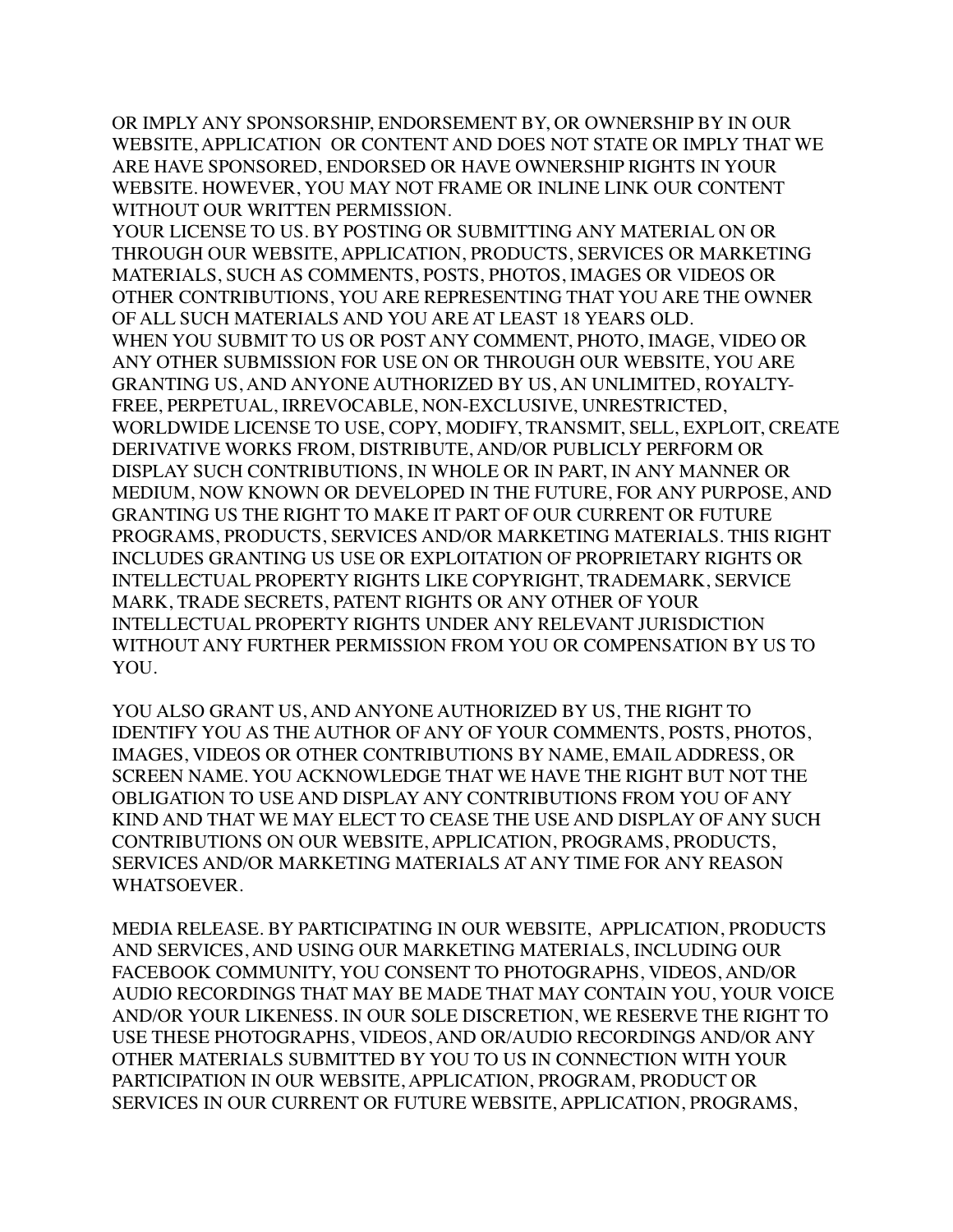PRODUCTS OR SERVICES, AND/OR OUR MARKETING OR PROMOTIONAL EFFORTS, WITHOUT COMPENSATION TO YOU AT ANY TIME, NOW OR AT ANY TIME IN THE FUTURE.

### **REQUEST FOR PERMISSION TO USE CONTENT**

ANY REQUEST FOR WRITTEN PERMISSION TO USE OUR PROGRAMS, PRODUCTS, SERVICES OR MATERIALS, IN WHOLE OR IN PART, OR ANY OTHER INTELLECTUAL PROPERTY OR PROPERTY BELONGING TO US ("CONTENT"), SHOULD BE MADE BEFORE YOU WISH TO USE IT BY COMPLETING THE "CONTACT US" FORM ON THIS WEBSITE, APPLICATION OR BY SENDING AN EMAIL TO SUPPORT@GRUPPTA.COM

WE VERY CLEARLY STATE THAT YOU MAY NOT USE OUR WEBSITE, APPLICATION, PRODUCTS, SERVICES OR MARKETING MATERIALS, IN WHOLE OR IN PART, IN ANY WAY THAT IS CONTRARY TO THESE TERMS OF USE UNLESS WE HAVE GIVEN YOU SPECIFIC WRITTEN PERMISSION TO DO SO.

IF YOU ARE GRANTED PERMISSION BY US, YOU AGREE TO USE THE SPECIFIC CONTENT THAT WE ALLOW AND ONLY IN THE WAYS FOR WHICH WE HAVE GIVEN YOU OUR WRITTEN PERMISSION.

IF YOU CHOOSE TO USE THE CONTENT IN WAYS THAT WE DO NOT SPECIFICALLY GIVE YOU WRITTEN PERMISSION, YOU AGREE NOW THAT YOU WILL BE TREATED AS IF YOU HAD COPIED, DUPLICATED AND/OR STOLEN SUCH CONTENT FROM US, AND YOU CONSENT TO IMMEDIATELY STOP USING SUCH CONTENT AND TO TAKE WHATEVER ACTIONS AS WE MAY REQUEST AND BY THE METHODS AND IN THE TIME FRAME THAT WE PRESCRIBE TO PROTECT OUR INTELLECTUAL PROPERTY AND OWNERSHIP RIGHTS IN OUR WEBSITE, APPLICATION PROGRAMS, PRODUCTS, SERVICES OR MARKETING MATERIALS.

#### **SECURITY**

WHEN YOU APPLY FOR, ENROLL IN, PURCHASE OR USE OUR PROGRAMS, PRODUCTS OR SERVICES, OR MATERIALS WE MAY SEEK AND COLLECT PERSONAL DATA AND INFORMATION INCLUDING BUT NOT LIMITED TO YOUR NAME, E-MAIL ADDRESS, PHONE NUMBER, BILLING INFORMATION, CREDIT CARD OR PAYMENT INFORMATION, DEMOGRAPHIC INFORMATION, PREFERENCES, INTERESTS, OR OTHER PERSONALLY-IDENTIFYING INFORMATION ("CONFIDENTIAL INFORMATION").

BY PROVIDING SUCH CONFIDENTIAL INFORMATION TO US, YOU GRANT US PERMISSION TO USE AND STORE SUCH CONFIDENTIAL INFORMATION. WE, IN TURN, WILL USE OUR BEST EFFORTS TO KEEP YOUR CONFIDENTIAL INFORMATION SAFE, SECURE AND CONFIDENTIAL. WE TAKE PRECAUTIONS TO PROTECT SUCH CONFIDENTIAL INFORMATION. WHEN YOU SUBMIT CONFIDENTIAL INFORMATION VIA OUR WEBSITE, APPLICATION, PRODUCT, SERVICE OR MARKETING MATERIALS, WE TAKE MEASURES TO PROTECT THE SECURITY OF YOUR CONFIDENTIAL INFORMATION BOTH ONLINE AND OFFLINE.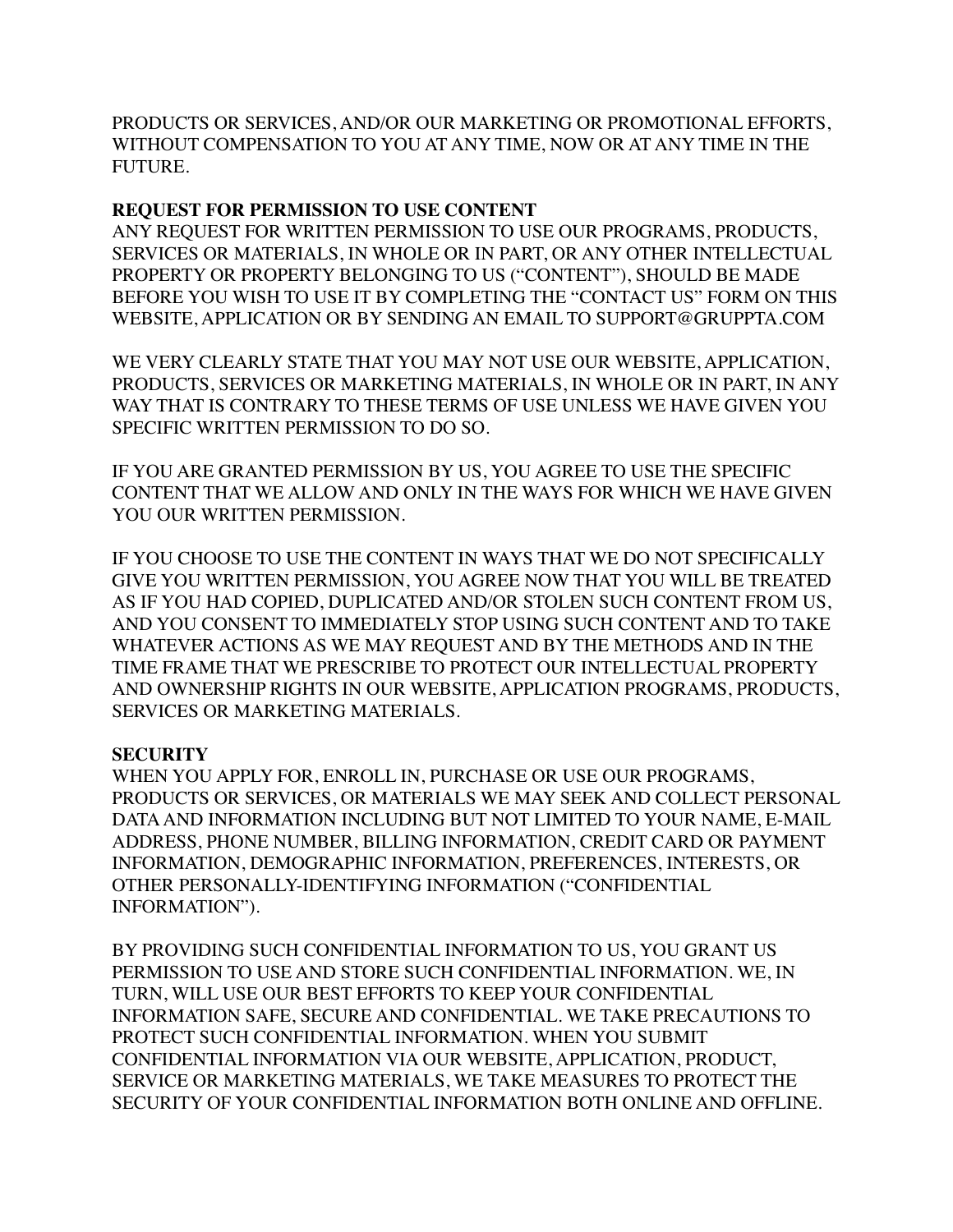HOWEVER, DUE TO THE NATURE OF THE INTERNET, WE CANNOT COMPLETELY ENSURE OR WARRANT THE SECURITY OF YOUR CONFIDENTIAL INFORMATION OR OF ANY OTHER DATA OR INFORMATION TRANSMITTED TO US OR THROUGH OUR SERVICES; THEREFORE SUBMITTING CONFIDENTIAL INFORMATION, DATA OR OTHER INFORMATION IS DONE AT YOUR OWN RISK.

WE HAVE SECURITY MEASURES IN PLACE TO PREVENT THE LOSS, MISUSE, AND ALTERATION OF THE INFORMATION THAT IS OBTAINED FROM YOU, BUT WE MAKE NO ASSURANCES ABOUT OUR ABILITY TO PREVENT ANY SUCH LOSS, MISUSE, TO YOU OR TO ANY THIRD PARTY ARISING OUT OF ANY SUCH LOSS, MISUSE, OR ALTERATION.

### **PERSONAL RESPONSIBILITY AND ASSUMPTION OF RISK**

AS A LICENSEE, YOU AGREE THAT YOU ARE USING YOUR OWN JUDGMENT IN USING OUR WEBSITE, APPLICATION, PRODUCTS, SERVICES AND MARKETING MATERIALS AND YOU AGREE THAT YOU ARE DOING SO AT YOUR OWN RISK. OUR WEBSITE, APPLICATION, PRODUCTS, SERVICES AND MARKETING MATERIALS ARE FOR INFORMATIONAL AND ADVERTISING PURPOSES ONLY. YOU AGREE AND UNDERSTAND THAT YOU ASSUME ALL RISKS AND NO RESULTS ARE GUARANTEED IN ANY WAY RELATED TO OUR PROGRAMS, PRODUCTS, SERVICES AND MARKETING MATERIALS. OUR WEBSITE, APPLICATION, PRODUCTS, SERVICES AND MARKETING MATERIALS ARE MERELY TO PROVIDE YOU WITH TOOLS TO HELP YOU MAKE YOUR OWN DECISIONS FOR YOURSELF AND HELP YOU PROMOTE YOU, YOUR BUSINESS OR SERVICES. YOU ARE SOLELY RESPONSIBLE FOR YOUR ACTIONS, DECISIONS AND RESULTS BASED ON THE USE, MISUSE OR NON-USE OF OUR WEBSITE, APPLICATION, PRODUCTS, SERVICES AND MARKETING MATERIALS.

WE TAKE EVERY PRECAUTION TO PROTECT OUR WEBSITE, APPLICATION, PRODUCTS, SERVICES AND MARKETING MATERIALS. HOWEVER, DUE TO THE NATURE OF THE INTERNET, WE CANNOT COMPLETELY ENSURE OR WARRANT THE SECURITY OF THE WEBSITE, APPLICATION, PRODUCTS, SERVICES AND MARKETING MATERIALS OR THE CONTRIBUTIONS OR INFORMATION TRANSMITTED TO US ON OR THROUGH OUR WEBSITE, APPLICATION OR OUR PRODUCTS, SERVICES AND MARKETING MATERIALS. SUBMITTING CONTRIBUTIONS OR INFORMATION ON OUR THROUGH OUR WEBSITE, APPLICATION, PRODUCTS, SERVICES AND MARKETING MATERIALS IS DONE ENTIRELY AT YOUR OWN RISK. WE MAKE NO ASSURANCES ABOUT OUR ABILITY TO PREVENT ANY SUCH LOSS OR DAMAGE TO YOU OR TO ANY OTHER PERSON, COMPANY OR ENTITY ARISING OUT OF USE OF OUR WEBSITE, APPLICATION, PRODUCTS, SERVICES AND MARKETING MATERIALS AND YOU AGREE THAT YOU ARE ASSUMING SUCH RISKS.

#### **DISCLAIMER**

OUR WEBSITE, APPLICATION, PRODUCTS, SERVICES, AND MARKETING MATERIALS ARE FOR INFORMATIONAL AND ADVERTISING PURPOSES ONLY. TO THE FULLEST EXTENT PERMITTED BY LAW, WE EXPRESSLY EXCLUDE ANY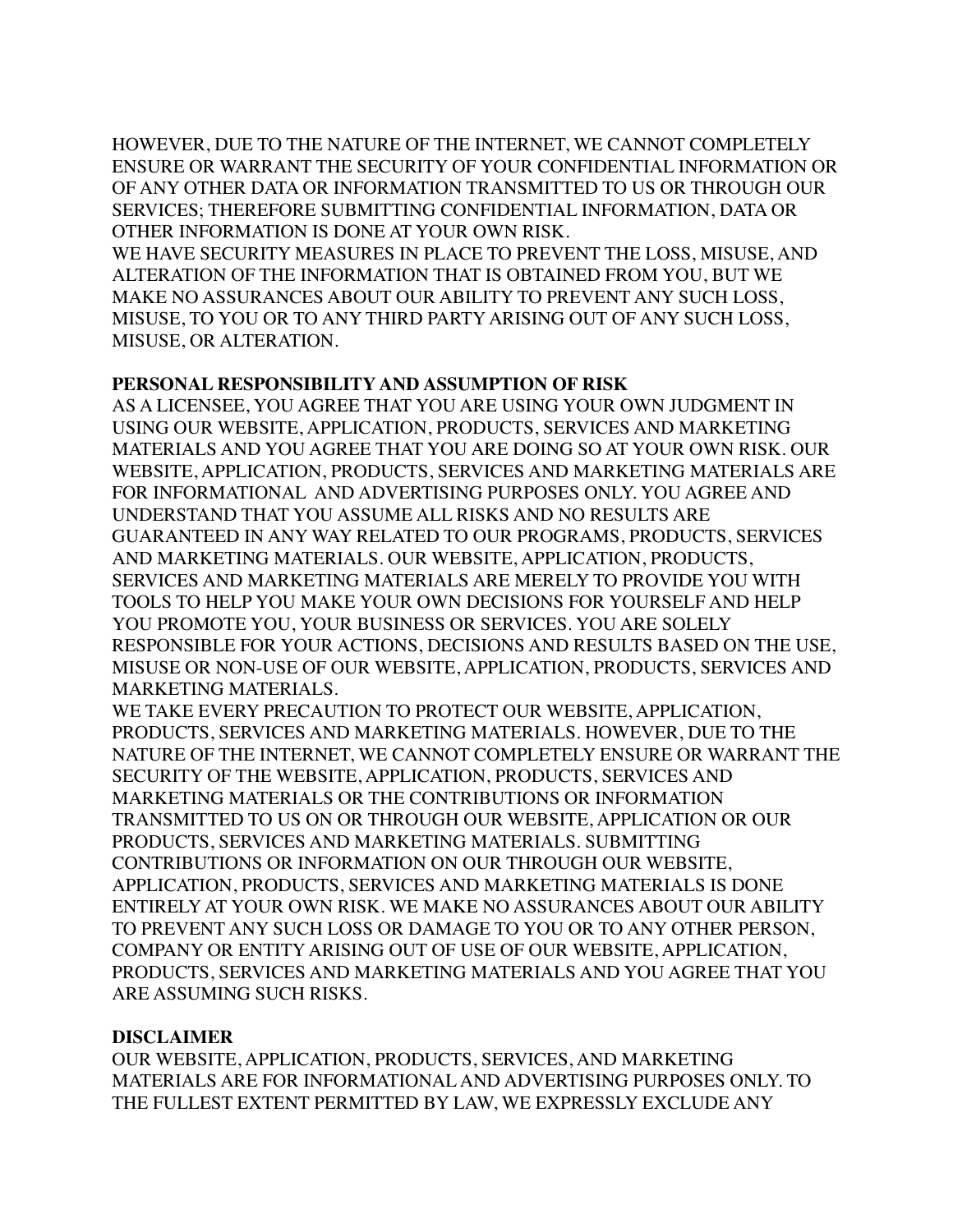LIABILITY FOR ANY DIRECT, INDIRECT OR CONSEQUENTIAL LOSS OR DAMAGE INCURRED BY YOU OR OTHERS IN CONNECTION WITH OUR WEBSITE, APPLICATION, PRODUCTS, SERVICES, AND MARKETING MATERIALS, INCLUDING WITHOUT LIMITATION ANY LIABILITY FOR ANY ACCIDENTS, DELAYS, INJURIES, HARM, LOSS, DAMAGE, DEATH, LOST PROFITS, PERSONAL OR BUSINESS INTERRUPTIONS, MISAPPLICATION OF INFORMATION, PHYSICAL OR MENTAL DISEASE, CONDITION OR ISSUE, PHYSICAL, MENTAL, EMOTIONAL, OR SPIRITUAL INJURY OR HARM, LOSS OF INCOME OR REVENUE, LOSS OF BUSINESS, LOSS OF PROFITS OR CONTRACTS, ANTICIPATED SAVINGS, LOSS OF DATA, LOSS OF GOODWILL, WASTED TIME AND FOR ANY OTHER LOSS OR DAMAGE OF ANY KIND, HOWEVER AND WHETHER CAUSED BY NEGLIGENCE, BREACH OF CONTRACT, OR OTHERWISE, EVEN IF FORESEEABLE. YOU SPECIFICALLY ACKNOWLEDGE AND AGREE THAT WE ARE NOT LIABLE FOR ANY DEFAMATORY, OFFENSIVE OR ILLEGAL CONDUCT OF ANY OTHER WEBSITE, APPLICATION, PRODUCT, SERVICE OR MARKETING MATERIALS PARTICIPANT OR USER, INCLUDING YOU.

**MEDICAL DISCLAIMER.** OUR WEBSITE, APPLICATION, PRODUCTS, SERVICES, AND MARKETING MATERIALS ARE NOT TO BE PERCEIVED AS OR RELIED UPON IN ANY WAY AS MEDICAL ADVICE OR MENTAL HEALTH ADVICE. THE INFORMATION PROVIDED THROUGH OUR WEBSITE, APPLICATION, PRODUCTS, SERVICES, AND MARKETING MATERIALS IS NOT INTENDED TO BE A SUBSTITUTE FOR PROFESSIONAL MEDICAL ADVICE, DIAGNOSIS OR TREATMENT THAT CAN BE PROVIDED BY YOUR OWN PHYSICIAN, NURSE PRACTITIONER, PHYSICIAN ASSISTANT, THERAPIST, COUNSELOR, MENTAL HEALTH PRACTITIONER, LICENSED DIETITIAN OR NUTRITIONIST, MEMBER OF THE CLERGY, OR ANY OTHER LICENSED OR REGISTERED HEALTHCARE PROFESSIONAL. DO NOT DISREGARD PROFESSIONAL MEDICAL ADVICE OR DELAY SEEKING PROFESSIONAL ADVICE BECAUSE OF INFORMATION YOU HAVE READ ON OUR WEBSITE, APPLICATION, PRODUCTS, SERVICES, AND MARKETING MATERIALS, OR RECEIVED FROM US. DO NOT STOP TAKING ANY MEDICATIONS WITHOUT SPEAKING TO YOUR PHYSICIAN, NURSE PRACTITIONER, PHYSICIAN ASSISTANT, MENTAL HEALTH PROVIDER OR OTHER HEALTH CARE PROFESSIONAL. IF YOU HAVE OR SUSPECT THAT YOU HAVE A MEDICAL OR MENTAL HEALTH ISSUE, CONTACT YOUR OWN HEALTH CARE PROVIDER PROMPTLY. WE ARE NOT PROVIDING HEALTH CARE, MEDICAL OR NUTRITION THERAPY SERVICES OR ATTEMPTING TO DIAGNOSE, TREAT, PREVENT OR CURE IN ANY MANNER WHATSOEVER ANY PHYSICAL AILMENT, OR ANY MENTAL OR EMOTIONAL ISSUE, DISEASE OR CONDITION. WE ARE NOT GIVING MEDICAL, PSYCHOLOGICAL, OR RELIGIOUS ADVICE WHATSOEVER.

**LEGAL AND FINANCIAL DISCLAIMER.** OUR WEBSITE, APPLICATION, PRODUCTS, SERVICES, AND MARKETING MATERIALS ARE NOT TO BE PERCEIVED OR RELIED UPON IN ANY WAY AS BUSINESS, FINANCIAL OR LEGAL ADVICE. THE INFORMATION PROVIDED THROUGH OUR WEBSITE, APPLICATION, PRODUCTS, SERVICES, AND MARKETING MATERIALS IS NOT INTENDED TO BE A SUBSTITUTE FOR PROFESSIONAL ADVICE THAT CAN BE PROVIDED BY YOUR OWN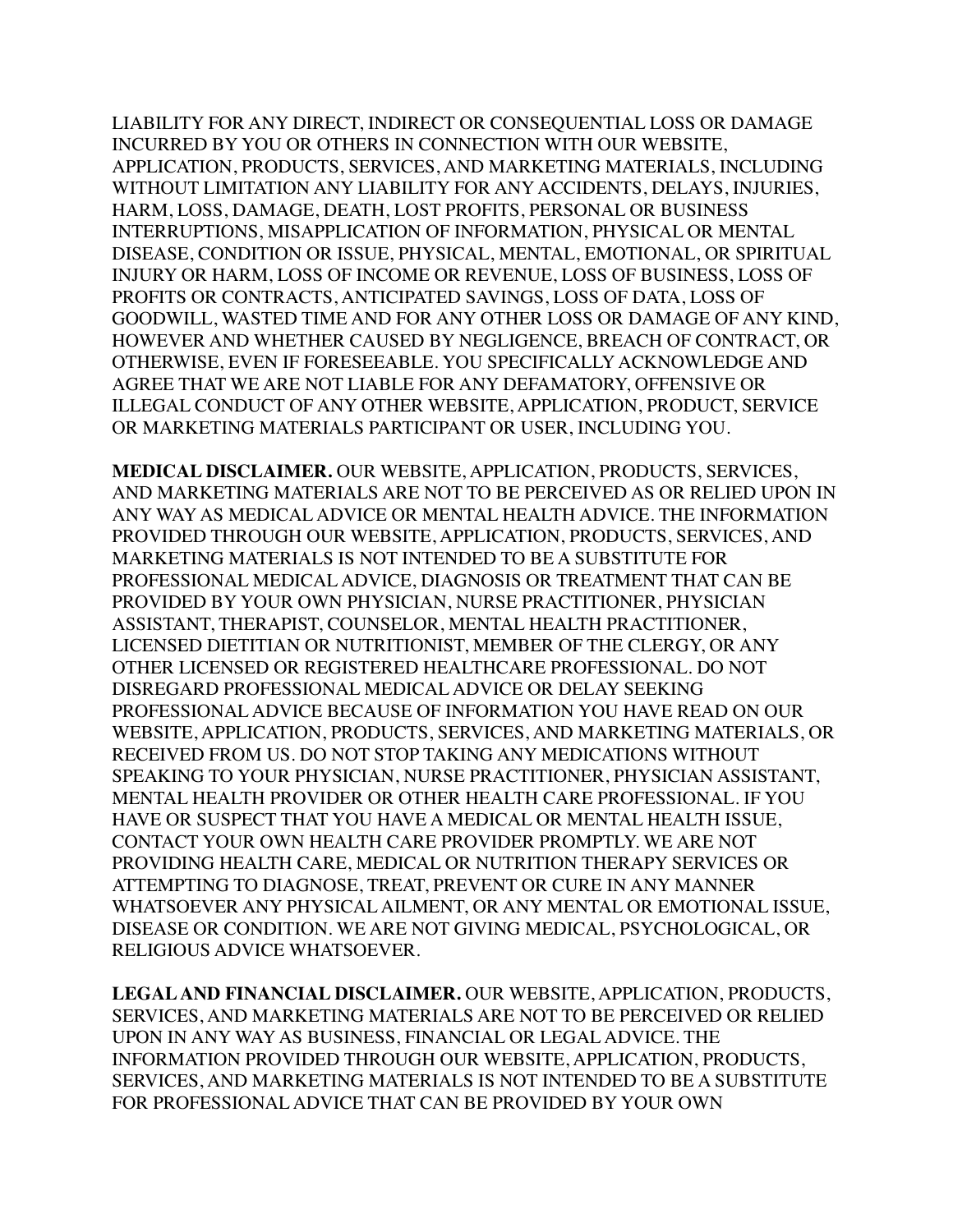ACCOUNTANT, LAWYER, OR FINANCIAL ADVISOR. WE ARE NOT GIVING FINANCIAL OR LEGAL ADVICE IN ANY WAY. YOU ARE HEREBY ADVISED TO CONSULT WITH YOUR OWN ACCOUNTANT, LAWYER OR FINANCIAL ADVISOR FOR ANY AND ALL QUESTIONS AND CONCERNS YOU HAVE REGARDING YOUR OWN INCOME AND TAXES PERTAINING TO YOUR SPECIFIC FINANCIAL AND/OR LEGAL SITUATION. YOU AGREE THAT WE ARE NOT RESPONSIBLE FOR YOUR EARNINGS, THE SUCCESS OR FAILURE OF YOUR BUSINESS DECISIONS, THE INCREASE OR DECREASE OF YOUR FINANCES OR INCOME LEVEL, OR ANY OTHER RESULT OF ANY KIND THAT YOU MAY HAVE AS A RESULT OF INFORMATION PRESENTED TO YOU THROUGH OUR WEBSITE, APPLICATION, PRODUCTS, SERVICES, AND MARKETING MATERIALS. YOU ARE SOLELY RESPONSIBLE FOR YOUR RESULTS.

**EARNINGS DISCLAIMER.** YOU ACKNOWLEDGE THAT WE HAVE NOT AND DO NOT MAKE ANY REPRESENTATIONS AS TO THE HEALTH PHYSICAL, MENTAL, EMOTIONAL, SPIRITUAL OR HEALTH BENEFITS, FUTURE INCOME, EXPENSES, SALES VOLUME OR POTENTIAL PROFITABILITY OR LOSS OF ANY KIND THAT MAY BE DERIVED AS A RESULT OF YOUR PARTICIPATION IN THIS WEBSITE. APPLICATION, PRODUCT, SERVICES OR MARKETING MATERIALS. WE CANNOT AND DO NOT GUARANTEE THAT YOU WILL ATTAIN A PARTICULAR RESULT, POSITIVE OR NEGATIVE, FINANCIAL OR OTHERWISE, THROUGH THE USE OF OUR WEBSITE, APPLICATION, PRODUCTS, SERVICES AND MARKETING MATERIALS AND YOU ACCEPT AND UNDERSTAND THAT RESULTS DIFFER FOR EACH INDIVIDUAL. WE ALSO EXPRESSLY DISCLAIM RESPONSIBILITY IN ANY WAY FOR THE CHOICES, ACTIONS, RESULTS, USE, MISUSE OR NONUSE OF THE INFORMATION PROVIDED OR OBTAINED THROUGH ANY OF OUR WEBSITE, APPLICATION, PRODUCTS, SERVICES OR PROGRAM MATERIALS. YOU AGREE THAT YOUR RESULTS ARE STRICTLY YOUR OWN AND WE ARE NOT LIABLE OR RESPONSIBLE IN ANY WAY FOR YOUR RESULTS.

**WARRANTIES DISCLAIMER.** WE MAKE NO WARRANTIES AS TO OUR WEBSITE, APPLICATION, PRODUCTS, SERVICES, OR MARKETING MATERIALS. YOU AGREE THAT WEBSITE, APPLICATION, PRODUCTS, SERVICES, OR MARKETING MATERIALS ARE PROVIDED "AS IS" AND WITHOUT WARRANTIES OF ANY KIND EITHER EXPRESS OR IMPLIED. TO THE FULLEST EXTENT PERMISSIBLE PURSUANT TO APPLICABLE LAW, WE DISCLAIM ALL WARRANTIES, EXPRESS OR IMPLIED, INCLUDING, BUT NOT LIMITED TO, IMPLIED WARRANTIES OF MERCHANTABILITY, FITNESS FOR A PARTICULAR PURPOSE, AND NON-INFRINGEMENT. WE DO NOT WARRANT THAT THE WEBSITE, APPLICATION, PRODUCTS, SERVICES, OR MARKETING MATERIALS WILL BE FUNCTIONAL, UNINTERRUPTED, CORRECT, COMPLETE, APPROPRIATE, OR ERROR-FREE, THAT DEFECTS WILL BE CORRECTED, OR THAT ANY PART OF THE WEBSITE, APPLICATION, CONTENT ARE FREE OF VIRUSES OR OTHER HARMFUL COMPONENTS. WE DO NOT WARRANT OR MAKE ANY REPRESENTATIONS REGARDING THE USE OR THE RESULTS OF THE USE OF OUR PROGRAM, PRODUCT OR SERVICES MATERIALS OR ON THIRD-PARTY WEBSITES IN TERMS OF THEIR CORRECTNESS, ACCURACY, TIMELINESS, RELIABILITY OR OTHERWISE.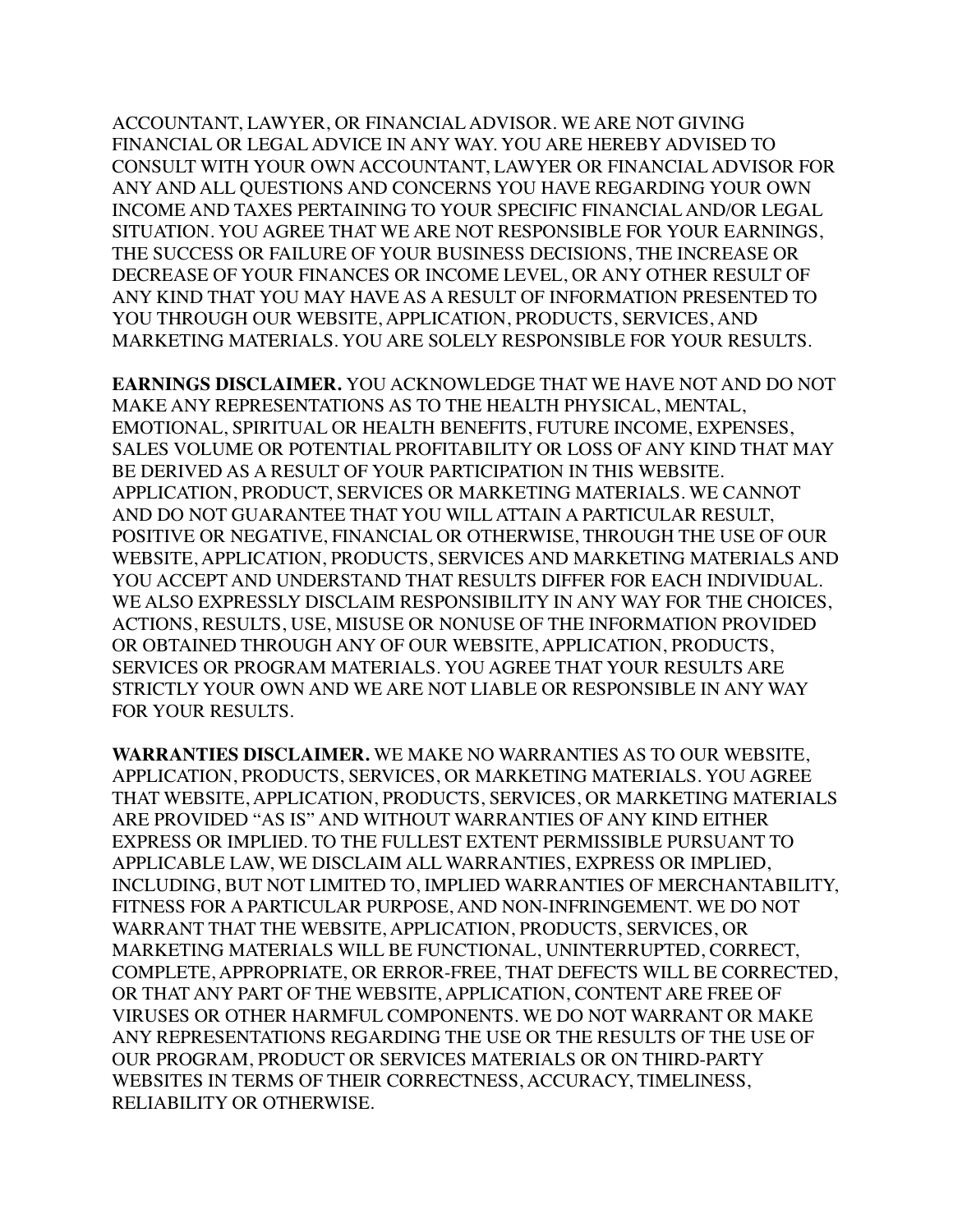**TECHNOLOGY DISCLAIMER.** WE TRY TO ENSURE THAT THE AVAILABILITY AND DELIVERY OF OUR WEBSITE, APPLICATION, PRODUCTS, SERVICES AND MARKETING MATERIALS IS UNINTERRUPTED AND ERROR-FREE, INCLUDING OUR CONTENT AND COMMUNICATIONS THROUGH METHODS LIKE OUR WEBSITE, MEMBER FORUM, FACEBOOK PAGE, EMAIL COMMUNICATIONS, VIDEOS, AUDIO RECORDINGS, WEBINARS, RECORDED WEBINARS, TELESEMINARS, RECORDED TELESEMINARS, EMAILS, DOWNLOADABLE MP3 AUDIO FILES, DOWNLOADABLE PDF PRINTED TRANSCRIPTS, DOWNLOADABLE PDF HANDOUTS/SLIDES, HANDOUTS, EBOOKS, OR ANY OTHER MATERIALS PROVIDED BY US TO YOU. HOWEVER, WE CANNOT GUARANTEE THAT YOUR ACCESS WILL NOT BE SUSPENDED OR RESTRICTED FROM TIME TO TIME, INCLUDING TO ALLOW FOR REPAIRS, MAINTENANCE OR UPDATES, ALTHOUGH, OF COURSE, WE WILL TRY TO LIMIT THE FREQUENCY AND DURATION OF SUSPENSION OR RESTRICTION. TO THE FULLEST EXTENT PERMITTED BY LAW, WE WILL BE NOT BE LIABLE TO YOU FOR DAMAGES OR REFUNDS, OR FOR ANY OTHER RECOURSE, SHOULD OUR WEBSITE, APPLICATION, PRODUCTS, SERVICES OR MARKETING MATERIALS BECOME UNAVAILABLE OR ACCESS TO THE THEM BECOMES SLOW OR INCOMPLETE DUE TO ANY REASON, SUCH AS SYSTEM BACK-UP PROCEDURES, INTERNET TRAFFIC VOLUME, UPGRADES, OVERLOAD OF REQUESTS TO THE SERVERS, GENERAL NETWORK FAILURES OR DELAYS, OR ANY OTHER CAUSE WHICH MAY FROM TIME TO TIME MAKE OUR WEBSITE, APPLICATION, PRODUCTS, SERVICES OR MARKETING MATERIALS INACCESSIBLE TO YOU.

**ERRORS AND OMISSIONS.** WE MAKE NO WARRANTY OR GUARANTEE AS TO THE ACCURACY, TIMELINESS, PERFORMANCE, COMPLETENESS OR SUITABILITY OF THE INFORMATION ON OUR WEBSITE, APPLICATION, PRODUCTS, SERVICES, AND MARKETING MATERIALS. EVERY EFFORT HAS BEEN MADE TO PRESENT YOU WITH THE MOST ACCURATE, UP-TO-DATE INFORMATION, BUT BECAUSE THE NATURE OF SCIENTIFIC RESEARCH IS CONSTANTLY EVOLVING, WE CANNOT BE HELD RESPONSIBLE OR ACCOUNTABLE FOR THE ACCURACY OF OUR CONTENT. YOU ACKNOWLEDGE THAT SUCH INFORMATION MAY CONTAIN INACCURACIES OR ERRORS AND WE ARE NOT LIABLE FOR ANY SUCH INACCURACIES OR ERRORS TO THE FULLEST EXTENT PERMITTED BY LAW.

**LINKS TO OTHER WEBSITES.** WE MAY PROVIDE LINKS AND POINTERS TO OTHER WEBSITES MAINTAINED BY THIRD PARTIES THAT MAY TAKE YOU OUTSIDE OF OUR WEBSITE, APPLICATION, PRODUCTS, SERVICES OR MARKETING MATERIALS. THESE LINKS ARE PROVIDED FOR YOUR CONVENIENCE AND THE INCLUSION OF ANY LINK IN OUR WEBSITE, APPLICATION, PRODUCTS, SERVICES OR MARKETING MATERIALS TO ANY OTHER WEBSITE DOES NOT IMPLY OUR ENDORSEMENT, SPONSORSHIP, OR APPROVAL OF THAT WEBSITE OR ITS OWNER. WE DO NOT ENDORSE AND WE ARE NOT RESPONSIBLE FOR THE VIEWS, OPINIONS, FACTS, ADVICE, OR STATEMENTS PROVIDED BY EXTERNAL RESOURCES REFERENCED IN OUR WEBSITE OR ITS CONTENT, OR THEIR ACCURACY OR RELIABILITY. WE ASSUME NO RESPONSIBILITY FOR ERRORS OR OMISSIONS CAUSED BY OTHER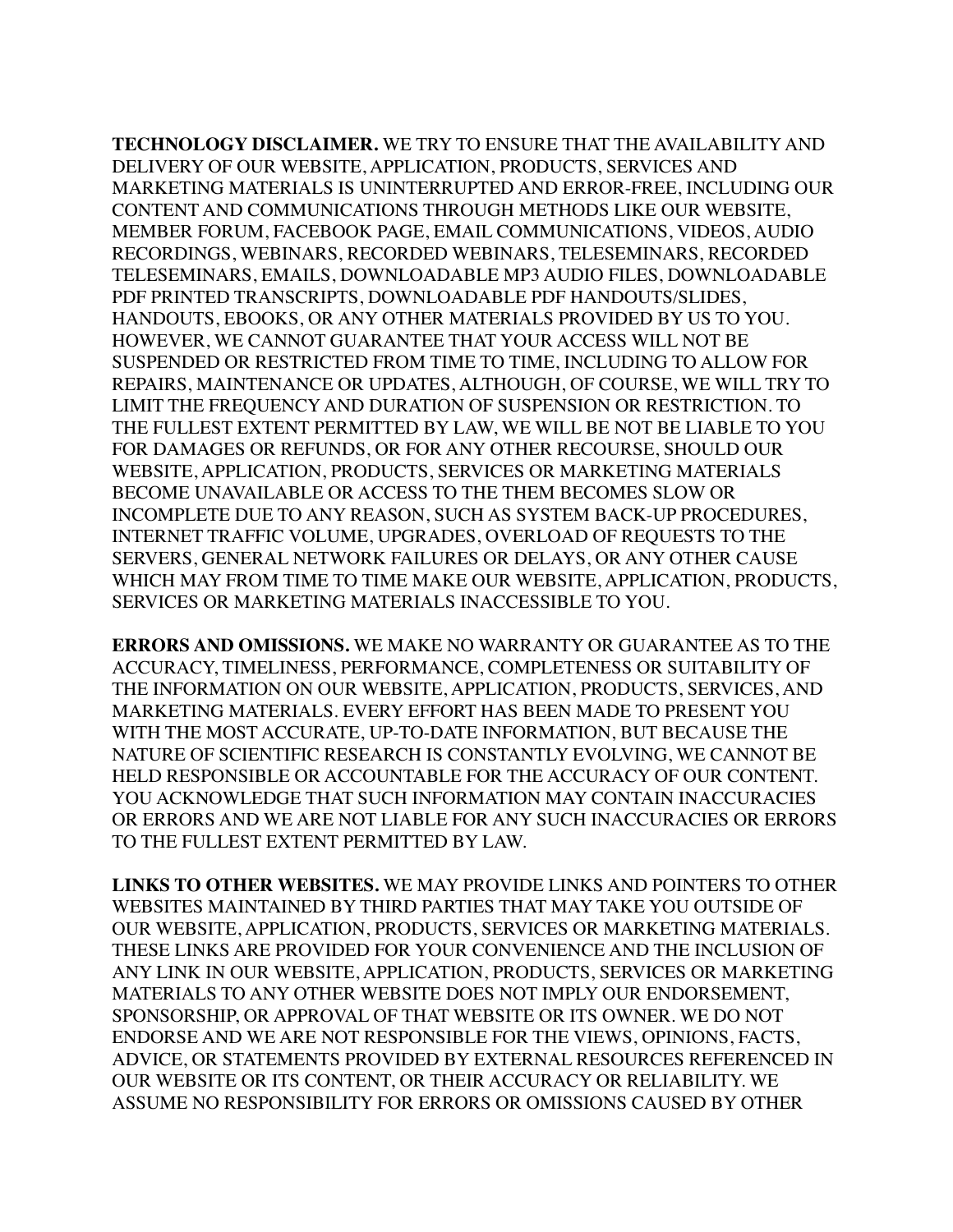WEBSITES THAT MAY BE INCLUDED OUR WEBSITE, APPLICATION, PRODUCTS, SERVICES OR MARKETING MATERIALS. WE HAVE NO CONTROL OVER THE CONTENTS OR FUNCTIONALITY OF THOSE WEBSITES AND SO WE ACCEPT NO RESPONSIBILITY FOR ANY LOSS, DAMAGE, OR OTHERWISE THAT MAY ARISE FROM YOUR USE OF THEM AND THEREFORE WE DO NOT GUARANTEE THE ACCURACY, COMPLETENESS, OR USEFULNESS OF ANY OTHER WEBSITE OR THEIR CONTENT. IT IS YOUR RESPONSIBILITY TO REVIEW THE TERMS AND CONDITIONS AND PRIVACY POLICIES OF THOSE LINKED WEBSITES TO CONFIRM THAT YOU UNDERSTAND AND AGREE WITH THOSE POLICIES.

BY PURCHASING AND/OR USING OUR WEBSITE, APPLICATION, PRODUCTS, SERVICES OR MARKETING MATERIALS IN ANY WAY OR FOR ANY REASON. INDEMNIFICATION, LIMITATION OF LIABILITY AND RELEASE OF CLAIMS

INDEMNIFICATION. YOU AGREE AT ALL TIMES TO DEFEND, INDEMNIFY AND HOLD HARMLESS OUR COMPANY, AS WELL AS ANY OF OUR AFFILIATES, AGENTS, CONTRACTORS, OFFICERS, DIRECTORS, SHAREHOLDERS, EMPLOYEES, JOINT VENTURE PARTNERS, SUCCESSORS, TRANSFEREES, ASSIGNEES, AND LICENSEES, AS APPLICABLE, FROM AND AGAINST ANY AND ALL CLAIMS, CAUSES OF ACTION, DAMAGES, LIABILITIES, COSTS AND EXPENSES, INCLUDING LEGAL FEES AND EXPENSES, ARISING OUT OF OR RELATED TO OUR WEBSITE, APPLICATION, PRODUCTS, SERVICES OR MARKETING MATERIALS, OR YOUR BREACH OF ANY OBLIGATION, WARRANTY, REPRESENTATION OR COVENANT SET FORTH IN THESE TERMS AND CONDITIONS OR IN ANY OTHER AGREEMENT WITH US.

LIMITATION OF LIABILITY. WE WILL NOT BE HELD RESPONSIBLE OR LIABLE IN ANY WAY FOR THE INFORMATION, PRODUCTS OR MATERIALS THAT YOU REQUEST OR RECEIVE THROUGH OR ON OUR WEBSITE, APPLICATION, PRODUCTS, SERVICES OR MARKETING MATERIALS. WE DO NOT ASSUME LIABILITY FOR ACCIDENTS, DELAYS, INJURIES, HARM, LOSS, DAMAGE, DEATH, LOST PROFITS, PERSONAL OR BUSINESS INTERRUPTIONS, MISAPPLICATION OF INFORMATION, PHYSICAL OR MENTAL DISEASE, CONDITION OR ISSUE, OR OTHERWISE, DUE TO ANY ACT OR DEFAULT OF ANYONE OR ANY BUSINESS, WHETHER OWNERS, STAFF, AGENTS, JOINT VENTURE PARTNERS, CONTRACTORS, VENDORS, AFFILIATES OR OTHERWISE, AFFILIATED WITH US. WE DO NOT ASSUME LIABILITY FOR ANY OWNERS, STAFF, AGENTS, JOINT VENTURE PARTNERS, CONTRACTORS, VENDORS, AFFILIATES OR OTHERWISE WHO IS ENGAGED IN RENDERING OUR WEBSITE, APPLICATION, PRODUCTS, SERVICES OR MARKETING MATERIALS, OR IN ANY WAY OR IN ANY LOCATION. IN THE EVENT THAT YOU USE OUR WEBSITE, APPLICATION, PRODUCTS, SERVICES OR MARKETING MATERIALS OR ANY OTHER INFORMATION PROVIDED BY US OR AFFILIATED WITH US, WE ASSUME NO RESPONSIBILITY.

RELEASE OF CLAIMS. IN NO EVENT WILL WE BE LIABLE TO ANY PARTY FOR ANY TYPE OF DIRECT, INDIRECT, SPECIAL, INCIDENTAL, EQUITABLE OR CONSEQUENTIAL DAMAGES FOR ANY USE OF OR RELIANCE ON OUR WEBSITE, APPLICATION, PRODUCTS, SERVICES OR MARKETING MATERIALS, OR ON THOSE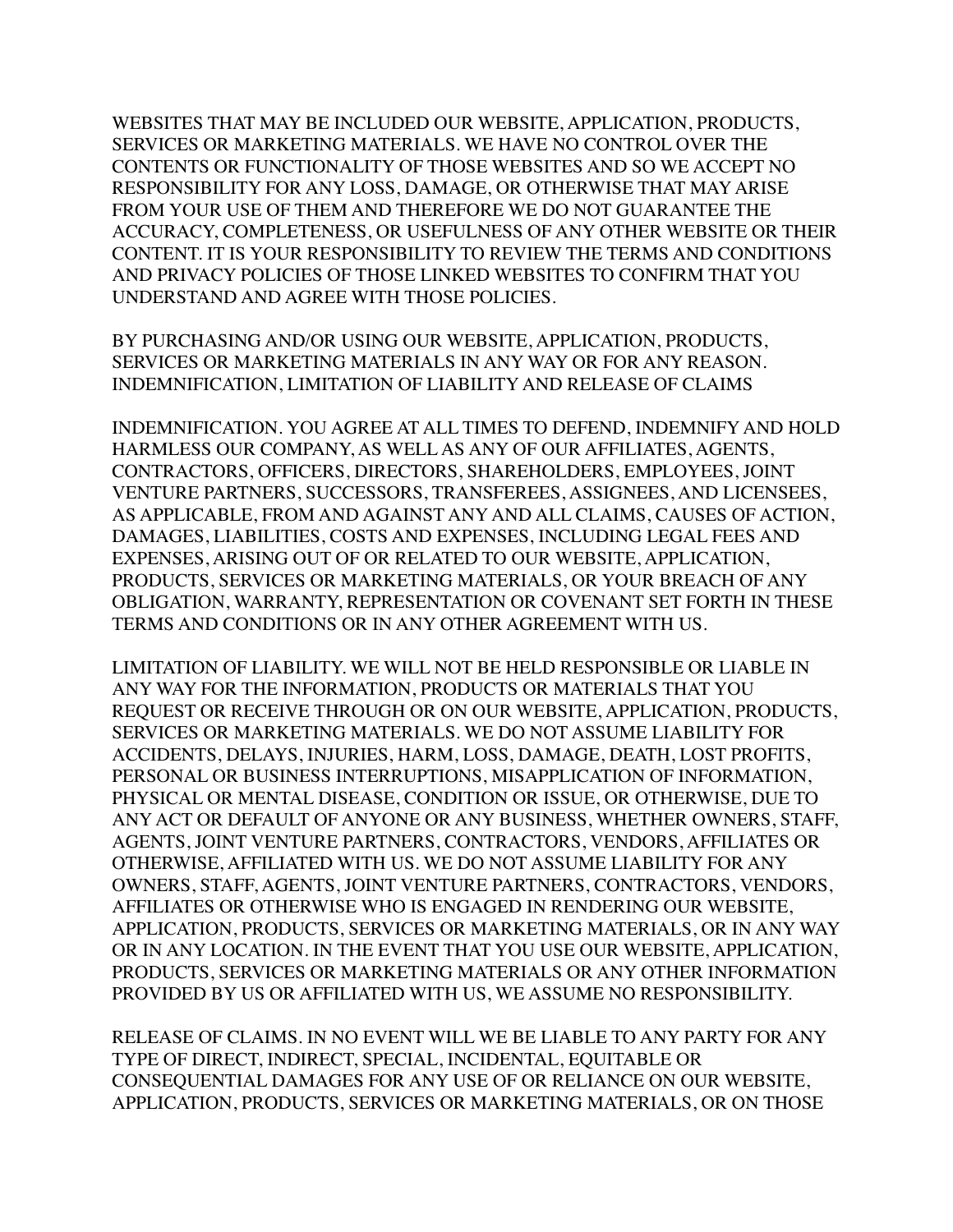AFFILIATED WITH US IN ANY WAY, AND YOU HEREBY RELEASE US FROM ANY AND ALL CLAIMS; INCLUDING, WITHOUT LIMITATION, THOSE RELATED TO LOST PROFITS, PERSONAL OR BUSINESS INTERRUPTIONS, PERSONAL INJURIES, ACCIDENTS, MISAPPLICATION OF INFORMATION, OR ANY OTHER LOSS, PHYSICAL OR MENTAL DISEASE, CONDITION OR ISSUE, OR OTHERWISE, EVEN IF WE ARE EXPRESSLY ADVISED OF THE POSSIBILITY OF SUCH DAMAGES OR DIFFICULTIES.

### **YOUR CONDUCT**

YOU ARE AGREEING THAT YOU WILL NOT USE OUR WEBSITE, APPLICATION, PRODUCTS, SERVICES OR MARKETING MATERIALS IN ANY WAY THAT CAUSES OR IS LIKELY TO CAUSE THE WEBSITE, APPLICATION, PRODUCTS, SERVICES OR MARKETING MATERIALS, OR ACCESS TO THEM EITHER TO BE INTERRUPTED, DAMAGED OR IMPAIRED IN ANY WAY. YOU UNDERSTAND THAT YOU ARE SOLELY RESPONSIBLE FOR ALL ELECTRONIC COMMUNICATIONS AND CONTENT SENT FROM YOUR COMPUTER TO THIS WEBSITE AND ITS CONTENT AND TO US. YOU MUST USE THE WEBSITE, APPLICATION, PRODUCTS, SERVICES OR MARKETING MATERIALS FOR LAWFUL PURPOSES ONLY. YOU AGREE THAT YOU WILL NOT USE OUR WEBSITE, APPLICATION, PRODUCTS, SERVICES OR MARKETING MATERIALS IN ANY OF THE FOLLOWING WAYS: FOR FRAUDULENT PURPOSES OR IN CONNECTION WITH A CRIMINAL OFENCE OR OTHERWISE CARRY OUT ANY UNLAWFUL ACTIVITY TO SEND, USE OR RE-USE ANY MATERIAL THAT IS ILLEGAL, OFFENSIVE, ABUSIVE, INDECENT, HARMFUL, DEFAMATORY, OBSCENE OR MENACING, THREATENING, OBJECTIONABLE, INVASIVE OF PRIVACY, IN BREACH OF CONFIDENCE, INFRINGING OF ANY INTELLECTUAL PROPERTY RIGHTS, OR THAT MAY OTHERWISE MAY INJURE OTHERS

TO SEND, NEGATIVELY IMPACT, OR INFECT OUR WEBSITE, APPLICATION, PRODUCTS, SERVICES OR MARKETING MATERIALS WITH SOFTWARE VIRUSES OR ANY OTHER HARMFUL OR SIMILAR COMPUTER CODE DESIGNED TO ADVERSELY AFFECT THE OPERATION OF ANY COMPUTER SOFTWARE OR HARDWARE, COMMERCIAL SOLICITATION, CHAIN LETTERS, MASS MAILINGS OR ANY SPAM, WHETHER INTENDED OR NOT

TO CAUSE ANNOYANCE, INCONVENIENCE OR NEEDLESS ANXIETY

TO IMPERSONATE ANY THIRD PARTY OR OTHERWISE MISLEAD AS TO THE ORIGIN OF YOUR CONTRIBUTIONS TO REPRODUCE, DUPLICATE, COPY OR RESELL ANY PART OF OUR WEBSITE, APPLICATION, PRODUCTS, SERVICES OR MARKETING MATERIALS IN A WAY THAT IS NOT IN COMPLIANCE WITH THESE TERMS OF USE OR ANY OTHER AGREEMENT WITH US.

### **COMMUNICATION GUIDELINES**

IF YOU HAVE A QUESTION OR CONCERN ABOUT YOUR WEBSITE, APPLICATION, PRODUCTS, SERVICES, OR MARKETING MATERIALS, YOU MAY SEND AN E-MAIL TO SUPPORT@GRUPPTA.COM AND WE WILL DO OUR BEST TO REPLY TO YOUR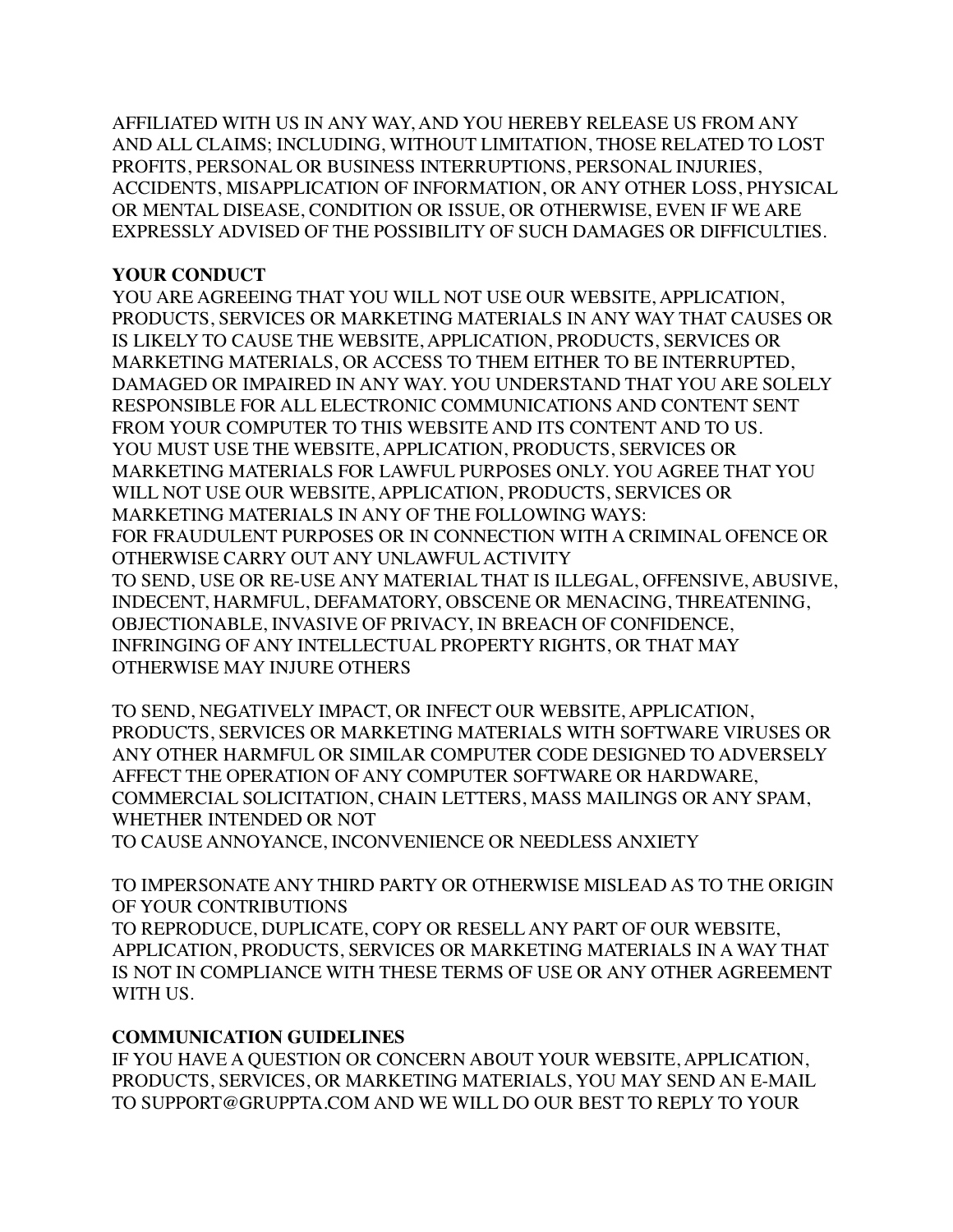QUESTION OR CONCERN PROMPTLY.

### **PURCHASES AND ONLINE COMMERCE**

IF PAYING BY DEBIT CARD, OR CREDIT CARD, YOU GIVE US PERMISSION TO AUTOMATICALLY CHARGE YOUR CREDIT OR DEBIT CARD AS PAYMENT FOR YOUR PROGRAM, PRODUCT OR SERVICE WITHOUT ANY ADDITIONAL AUTHORIZATION, FOR WHICH YOU WILL RECEIVE AN ELECTRONIC RECEIPT.

IN THE EVENT THAT PAYMENT IS NOT RECEIVED BY THE DATE DUE, YOU WILL HAVE A THREE (3) DAY GRACE PERIOD TO MAKE THE PAYMENT OTHERWISE THE PROGRAM, PRODUCT OR SERVICES WILL NOT CONTINUE AND WE RESERVE THE RIGHT TO CEASE YOUR ACCESS IMMEDIATELY AND PERMANENTLY.

IF YOU FAIL TO MAKE PAYMENT IN A TIMELY MANNER IN ACCORDANCE WITH THESE TERMS OF USE OR VOLUNTARILY DECIDE TO WITHDRAW FROM OUR WEBSITE, APPLICATION, PROGRAMS, PRODUCTS OR SERVICES AT ANY TIME OR FOR ANY REASON WHATSOEVER, YOU STILL WILL REMAIN FULLY RESPONSIBLE FOR THE FULL COST OF THE PROGRAMS, PRODUCTS AND/OR SERVICES.

ALL INFORMATION OBTAINED DURING YOUR PURCHASE OR TRANSACTION FOR OUR PROGRAMS, PRODUCTS AND SERVICES AND ALL OF THE INFORMATION THAT YOU GIVE AS PART OF THE TRANSACTION, SUCH AS YOUR NAME, ADDRESS, METHOD OF PAYMENT, CREDIT CARD NUMBER, AND BILLING INFORMATION, MAY BE COLLECTED BY BOTH US AND OUR PAYMENT PROCESSING COMPANY.

YOU AGREE TO ONLY PURCHASE AND OFFER GOODS OR SERVICES FOR YOURSELF OR FOR ANOTHER PERSON FOR WHOM YOU ARE LEGALLY PERMITTED TO DO SO OR FOR WHOM YOU HAVE OBTAINED THE EXPRESS CONSENT TO PROVIDE THEIR NAME, ADDRESS, METHOD OF PAYMENT, CREDIT CARD NUMBER, AND BILLING INFORMATION.

YOU AGREE TO BE FINANCIALLY RESPONSIBLE FOR ALL PURCHASES MADE BY YOU OR SOMEONE ACTING ON YOUR BEHALF. YOU AGREE TO USE OUR WEBSITE, APPLICATION, PROGRAMS, PRODUCTS, SERVICES, AND MARKETING MATERIALS FOR LEGITIMATE, NON-COMMERCIAL PURPOSES ONLY AND NOT FOR SPECULATIVE, FALSE, FRAUDULENT, OR ILLEGAL PURPOSES.

SINCE WE HAVE A CLEAR AND EXPLICIT REFUND POLICY IN THESE TERMS OF USE THAT YOU HAVE AGREED TO PRIOR TO COMPLETING THE PURCHASE OF ANY OF OUR PROGRAMS, PRODUCTS, OR SERVICES, WE DO NOT TOLERATE OR ACCEPT ANY TYPE OF CHARGEBACK THREAT OR ACTUAL CHARGEBACK FROM YOUR CREDIT CARD COMPANY. IN THE EVENT THAT A CHARGEBACK IS PLACED ON A PURCHASE OR WE RECEIVE A CHARGEBACK THREAT DURING OR AFTER YOUR PURCHASE, WE RESERVE THE RIGHT TO REPORT THE INCIDENT TO ALL THREE CREDIT REPORTING AGENCIES OR TO ANY OTHER ENTITY FOR INCLUSION IN ANY CHARGEBACK DATABASE OR FOR LISTING AS A DELINQUENT ACCOUNT WHICH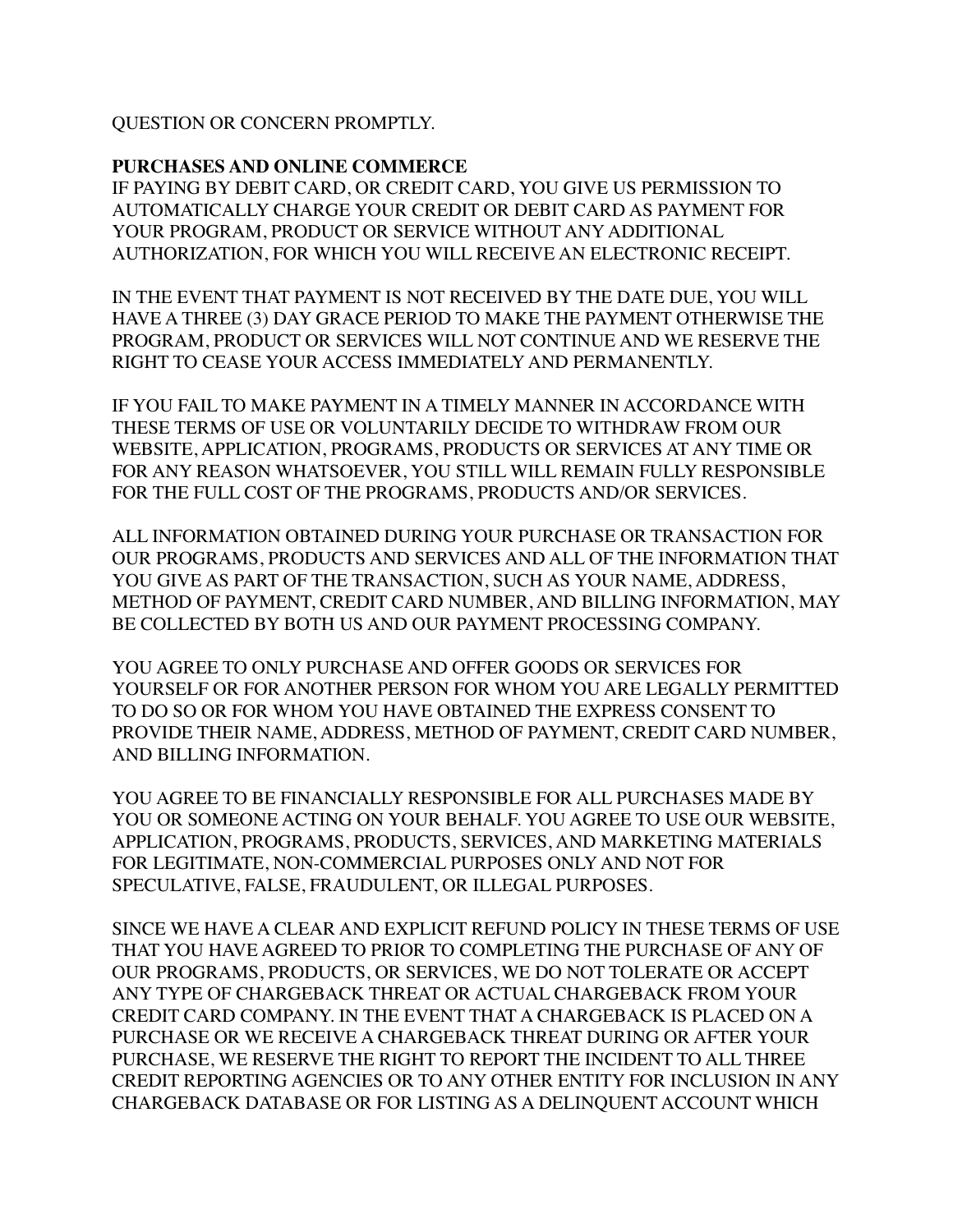COULD HAVE A NEGATIVE IMPACT ON YOUR CREDIT REPORT SCORE. THE INFORMATION REPORTED WILL INCLUDE YOUR NAME, EMAIL ADDRESS, ORDER DATE, ORDER AMOUNT, AND BILLING ADDRESS. CHARGEBACK ABUSERS WISHING TO BE REMOVED FROM THE DATABASE SHALL MAKE THE PAYMENT FOR THE AMOUNT OF THE CHARGEBACK.

IF YOU MAKE A PURCHASE FROM ONE OF OUR AFFILIATES, OR ANY OTHER INDIVIDUAL OR COMPANY THROUGH A LINK PROVIDED ON OR THROUGH OUR WEBSITE, APPLICATION, PROGRAMS, PRODUCTS OR SERVICES ("MERCHANT"), ALL INFORMATION OBTAINED DURING YOUR PURCHASE OR TRANSACTION AND ALL OF THE INFORMATION THAT YOU GIVE AS PART OF THE TRANSACTION, SUCH AS YOUR CREDIT CARD NUMBER AND CONTACT INFORMATION, MAY BE COLLECTED BY THE MERCHANT AND THEIR PAYMENT PROCESSING COMPANY AS WELL. YOUR PARTICIPATION, CORRESPONDENCE OR BUSINESS DEALINGS WITH ANY AFFILIATE, INDIVIDUAL OR COMPANY ON OR THROUGH OUR WEBSITE, APPLICATION, PROGRAMS, PRODUCTS OR SERVICES, AND ALL PURCHASE TERMS, CONDITIONS, REPRESENTATIONS OR WARRANTIES ASSOCIATED WITH PAYMENT, REFUNDS, AND/OR DELIVERY RELATED TO YOUR PURCHASE, ARE SOLELY BETWEEN YOU AND THE MERCHANT. YOU AGREE THAT WE SHALL NOT BE RESPONSIBLE OR LIABLE FOR ANY LOSS, DAMAGE, REFUNDS, OR OTHER MATTERS OF ANY SORT THAT INCURRED AS THE RESULT OF SUCH DEALINGS WITH A MERCHANT.

PAYMENT PROCESSING COMPANIES AND MERCHANTS MAY HAVE PRIVACY AND DATA COLLECTION PRACTICES THAT ARE DIFFERENT FROM OURS. WE HAVE NO RESPONSIBILITY OR LIABILITY FOR THESE INDEPENDENT POLICIES OF THE PAYMENT PROCESSING COMPANIES AND MERCHANTS. IN ADDITION, WHEN YOU MAKE CERTAIN PURCHASES THROUGH OUR WEBSITE, APPLICATION, PROGRAMS, PRODUCTS OR SERVICES, YOU MAY BE SUBJECT TO THE ADDITIONAL TERMS AND CONDITIONS OF A PAYMENT PROCESSING COMPANY, MERCHANT OR US THAT SPECIFICALLY APPLY TO YOUR PURCHASE. FOR MORE INFORMATION REGARDING A MERCHANT AND ITS TERMS AND CONDITIONS THAT MAY APPLY, VISIT THAT MERCHANT'S WEBSITE AND CLICK ON ITS INFORMATION LINKS OR CONTACT THE MERCHANT DIRECTLY.

YOU RELEASE US, OUR AFFILIATES, OUR PAYMENT PROCESSING COMPANY, AND MERCHANTS FROM ANY DAMAGES THAT YOU INCUR, AND AGREE NOT TO ASSERT ANY CLAIMS AGAINST US OR THEM, ARISING FROM YOUR PURCHASE THROUGH OR USE OF OUR WEBSITE, APPLICATION OR ITS CONTENT.

#### **REFUND POLICY**

YOUR SATISFACTION WITH YOUR PROGRAM, PRODUCT OR SERVICE IS IMPORTANT TO US. YET, BECAUSE OF THE EXTENSIVE TIME, EFFORT, PREPARATION AND CARE THAT GOES INTO CREATING AND/OR PROVIDING OUR WEBSITE, APPLICATION, PROGRAMS, PRODUCTS, SERVICES AND MARKETING MATERIALS, WE HAVE A VERY STRICT REFUND POLICY. MOST OF OUR CONTENT IS ADVERTISING PRODUCT AND THEREFORE, A LENGTHY REFUND POLICY COULD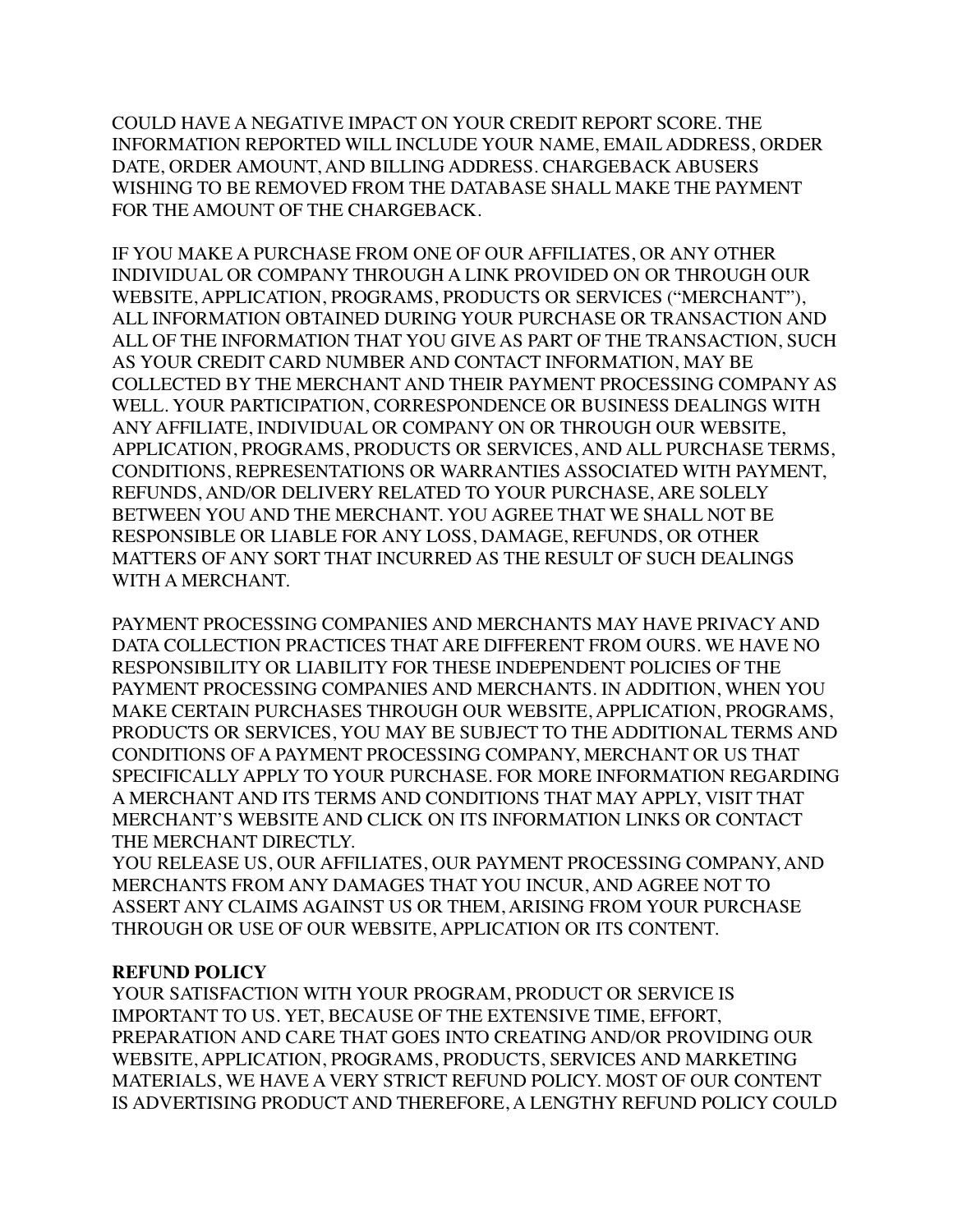RESULT IN THE THEFT OF OUR PRODUCTS AND MATERIALS. IF YOU ARE UNHAPPY WITH YOUR PURCHASE, WE WELCOME YOU TO EMAIL US AT SUPPORT@GRUPPTA.COM, TO PROVIDE FEEDBACK.

#### **TERMINATION**

YOU HAVE THE RIGHT TO TERMINATE YOUR USE OF OR PARTICIPATION IN OUR WEBSITE, APPLICATION, PROGRAMS, PRODUCTS OR SERVICES AT ANY TIME BY SENDING AN EMAIL TO SUPPORT@GRUPPTA.COM

WE RESERVE THE RIGHT IN OUR SOLE DISCRETION TO REFUSE OR TERMINATE YOUR ACCESS TO OUR WEBSITE, APPLICATION, PROGRAMS, PRODUCTS, SERVICES OR MARKETING MATERIALS, IN FULL OR IN PART, AT ANY TIME, WITHOUT NOTICE, BY SENDING YOU AN EMAIL TO THE E-MAIL ADDRESS YOU PROVIDED UPON PURCHASE OF THE PROGRAM, PRODUCT OR SERVICE.

IN THE EVENT OF CANCELLATION OR TERMINATION BY EITHER OF US, YOU WILL HAVE 24 HOURS TO PAY ANY AND ALL REMAINING PAYMENTS OR BALANCES THAT ARE OWED TO US.

UPON TERMINATION BY EITHER OF US, WE RESERVE THE RIGHT TO IMMEDIATELY REFUSE OR TERMINATE YOUR ACCESS TO ANY ASPECT OF OUR WEBSITE, APPLICATION, PROGRAMS, PRODUCTS, SERVICES AND/OR OUR WEBSITE, APPLICATION, PROGRAM MATERIALS, INCLUDING BUT NOT LIMITED TO OUR WEBSITE, PRIVATE FORUM, E-MAIL COMMUNICATIONS, FACEBOOK GROUPS, LIVE WEBINARS OR CONFERENCE CALLS, OR ANY OTHER METHOD OF COMMUNICATIONS RELATED TO OUR WEBSITE, APPLICATION, PROGRAMS, PRODUCTS, SERVICES OR MARKETING MATERIALS AT ANY TIME WITHOUT NOTICE AND IN OUR SOLE DISCRETION.

ALL OF THE TERMS OF THIS TERMS OF USE, INCLUDING BUT NOT LIMITED TO ALL COPYRIGHT, TRADEMARK, AND INTELLECTUAL PROPERTY RIGHTS, DISCLAIMERS, LIMITATIONS OF LIABILITY, RELEASE OF CLAIMS, AND OUR REFUND POLICY WILL STILL APPLY NOW AND IN THE FUTURE, EVEN AFTER TERMINATION BY YOU OR US.

#### **DISPUTE RESOLUTION**

IT IS HOPED THAT SHOULD WE EVER HAVE ANY DIFFERENCES, WE COULD BE ABLE TO WORK THEM OUT AMICABLY THROUGH E-MAIL CORRESPONDENCE. HOWEVER, SHOULD WE BE UNABLE TO SEEK RESOLUTION WITHIN A REASONABLE TIME, YOU AGREE NOW THAT THAT THE ONLY METHOD OF LEGAL DISPUTE RESOLUTION THAT WILL BE USED IS BINDING ARBITRATION BEFORE A SINGLE ARBITRATOR, SELECTED JOINTLY, IN ACCORDANCE WITH THE AMERICAN ARBITRATION ASSOCIATION RULES. PRIOR TO SEEKING ARBITRATION, YOU MUST SEND AN EMAIL TO US AT SUPPORT@GRUPPTA.COM AND INCLUDE ALL OF YOUR REASONS FOR DISSATISFACTION WITH YOUR PROGRAM, PRODUCT OR SERVICE. YOU UNDERSTAND AND AGREE NOW THAT THE ONLY REMEDY THAT CAN BE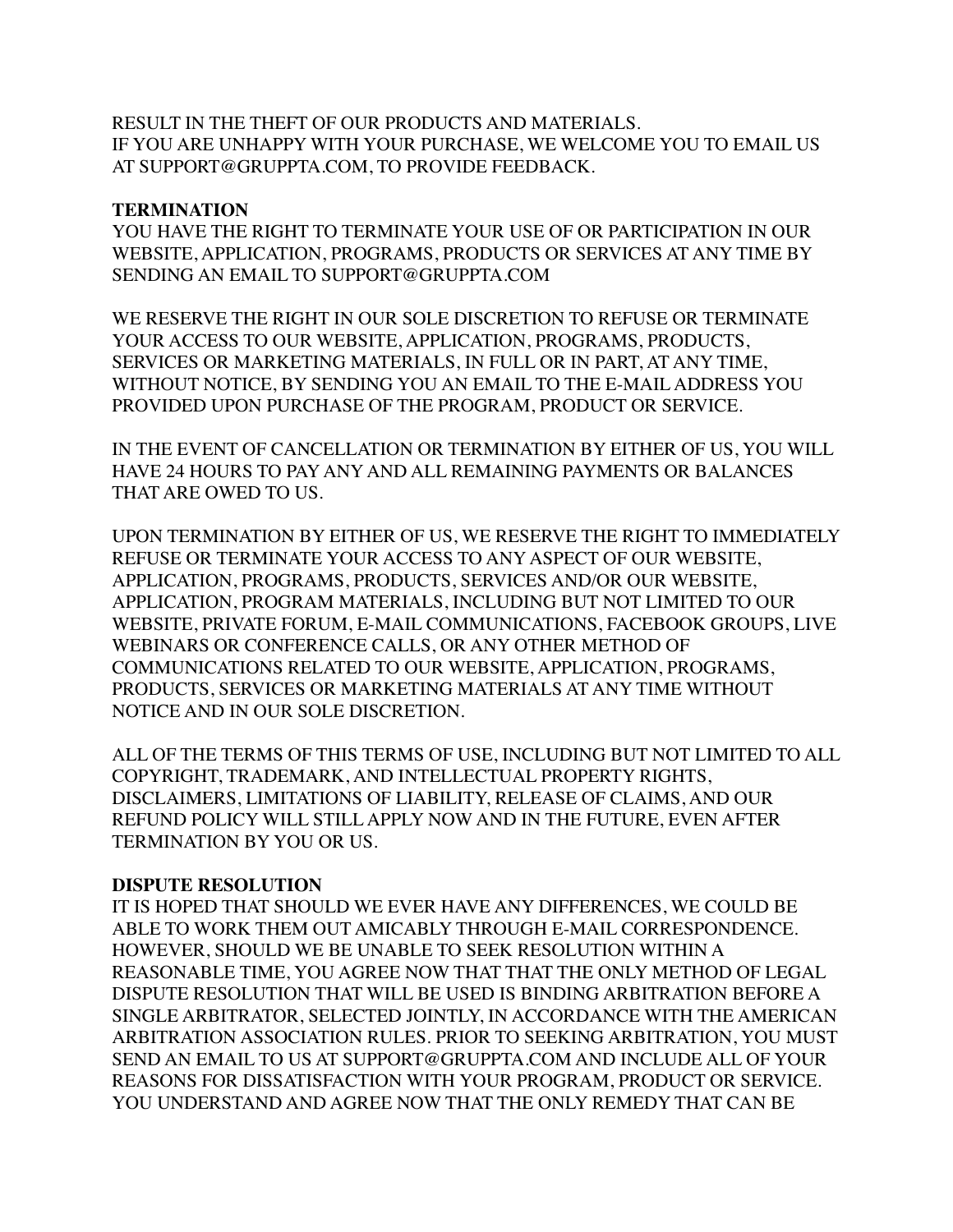AWARDED TO YOU THROUGH ARBITRATION IS FULL REFUND OF YOUR PAYMENT MADE TO DATE. NO OTHER ACTIONS OR FINANCIAL AWARDS OF CONSEQUENTIAL DAMAGES, OR ANY OTHER TYPE OF DAMAGES, MAY BE GRANTED TO YOU. WE BOTH AGREE NOW THAT THE DECISION OF THE ARBITRATOR IS FINAL AND BINDING, AND MAY BE ENTERED AS A JUDGMENT INTO ANY COURT HAVING THE APPROPRIATE JURISDICTION.

BY PURCHASING OUR PROGRAMS, PRODUCTS OR SERVICES YOU ARE AGREEING TO A MODIFICATION OF THE STATUTE OF LIMITATIONS SUCH THAT ANY ARBITRATION MUST BEGIN WITHIN ONE (1) YEAR OF THE DATE OF YOUR E-MAIL TO ME REFERENCED ABOVE OR YOU WAIVE THE RIGHT TO SEEK DISPUTE RESOLUTION BY ARBITRATION OR TO TAKE ANY OTHER LEGAL ACTION. YOU ALSO AGREE THAT SHOULD ARBITRATION TAKE PLACE, IT WILL BE HELD IN WEST PALM BEACH, FL, USA AND THE PREVAILING PARTY SHALL BE ENTITLED TO ALL REASONABLE ATTORNEYS' FEES AND ALL COSTS NECESSARY TO ENFORCE THE DECISION OF THE ARBITRATOR.

IN THE EVENT OF A DISPUTE BETWEEN US, YOU AGREE TO NOT ENGAGE IN ANY CONDUCT OR COMMUNICATIONS, PUBLIC OR PRIVATE, INCLUDING ON SOCIAL MEDIA, DESIGNED TO DISPARAGE US, OUR COMPANY, OR ANY OF OUR WEBSITE, APPLICATION, PROGRAMS, PRODUCTS OR SERVICES. WHERE REQUESTED BY LAW OR ARBITRATION, OF COURSE, YOU ARE NOT PROHIBITED FROM SHARING YOUR THOUGHTS AND OPINIONS AS A PART OF THE LEGAL PROCESS.

IF ANY TERMS OF THESE TERMS OF USE ARE CONSTRUED TO BE INVALID OR UNENFORCEABLE FOR ANY REASON, IT SHALL NOT AFFECT THE VALIDITY OR ENFORCEABILITY OF ANY OTHER TERM WHICH SHALL BE GIVEN FULL FORCE AND EFFECT.

### **CONFIDENTIALITY AND PRIVACY.**

CONFIDENTIAL INFORMATION. TO USE OUR WEBSITE, APPLICATION, PROGRAMS, PRODUCTS, SERVICES OR MARKETING MATERIALS, WE MAY SEEK PERSONAL DATA OR INFORMATION INCLUDING YOUR NAME, E-MAIL ADDRESS, PHONE NUMBER, STREET ADDRESS, BILLING INFORMATION, BIRTHDAY, PREFERENCES, INTERESTS, ASSIGNMENTS, OR OTHER PERSONALLY-IDENTIFYING INFORMATION ("CONFIDENTIAL INFORMATION"), OR YOU MAY OFFER OR PROVIDE A COMMENT, PHOTO, IMAGE, VIDEO OR ANY OTHER SUBMISSION TO US WHEN USING OR PARTICIPATING IN OUR WEBSITE, APPLICATION, PROGRAMS, PRODUCTS, SERVICES OR MARKETING MATERIALS ("OTHER INFORMATION"). BY PROVIDING SUCH CONFIDENTIAL INFORMATION OR OTHER INFORMATION TO US, YOU GRANT US PERMISSION TO USE AND STORE SUCH INFORMATION. WE, IN TURN, WILL USE OUR BEST EFFORTS TO KEEP YOUR CONFIDENTIAL INFORMATION SAFE, SECURE AND CONFIDENTIAL IN ACCORDANCE WITH THESE TERMS OF USE AND OUR FULL PRIVACY POLICY WHICH MAY BE FOUND ON OUR WEBSITE , APPLICATION. IF YOU BELIEVE THAT ANY OF YOUR CONFIDENTIAL INFORMATION IS INCORRECT OR INCOMPLETE, PLEASE CONTACT US AS SOON AS POSSIBLE. WE WILL PROMPTLY CORRECT ANY CONFIDENTIAL INFORMATION FOUND TO BE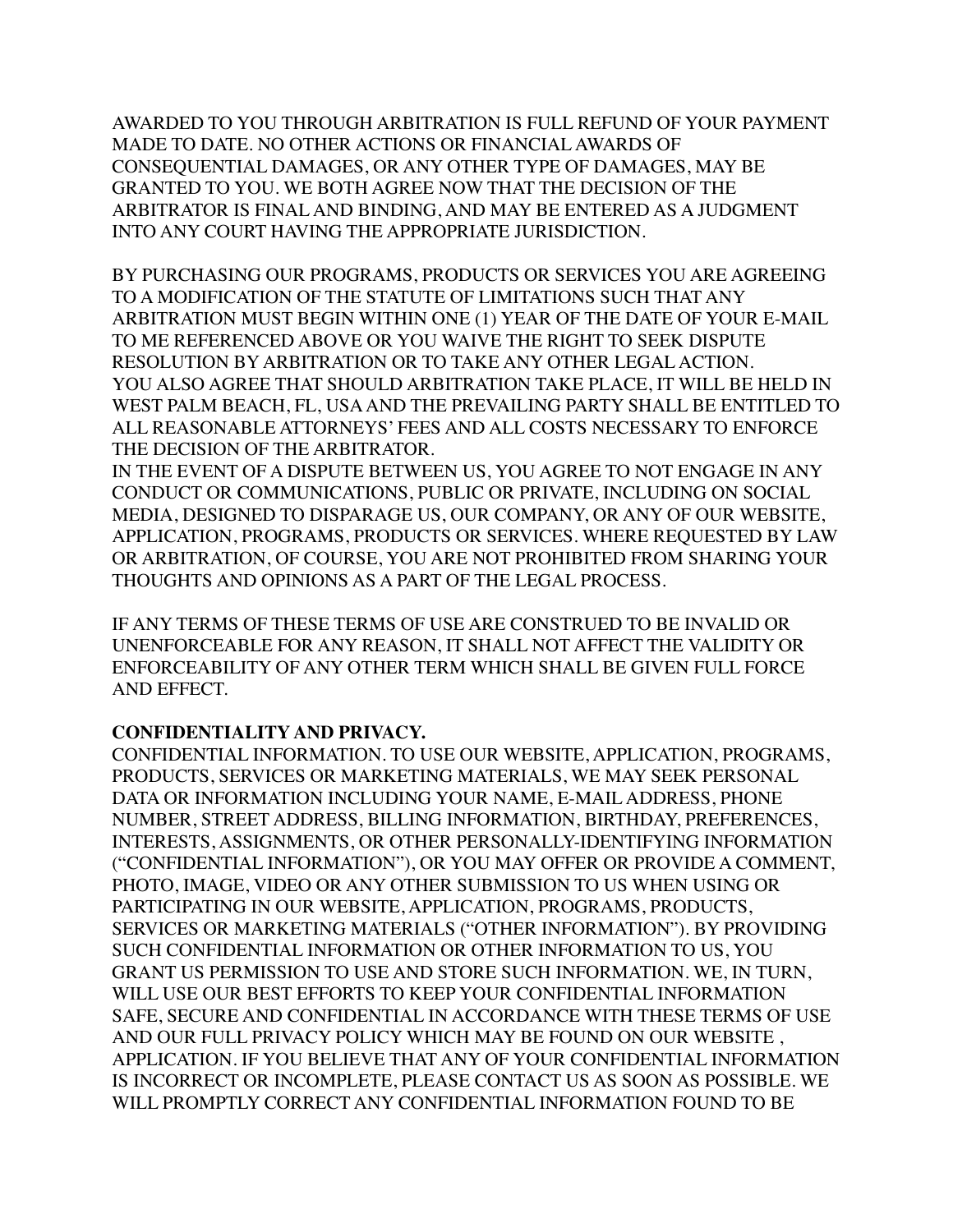#### INCORRECT.

WHAT WE DO WITH CONFIDENTIAL INFORMATION. WE REQUEST AND REQUIRE VARIOUS PERSONAL DATA AND/OR CONFIDENTIAL INFORMATION TO UNDERSTAND YOUR NEEDS AND PROVIDE YOU WITH BETTER SERVICES. IN ADDITION, WE MAY USE SUCH DATA AND CONFIDENTIAL INFORMATION FOR THE FOLLOWING REASONS: (1) FOR INTERNAL RECORD KEEPING, (2) TO IMPROVE OUR WEBSITE, APPLICATION, PROGRAMS, PRODUCTS, SERVICES OR MARKETING MATERIALS, (3) TO PERIODICALLY SEND PROMOTIONS ABOUT NEW PROGRAMS, PRODUCTS OR SERVICES OR OTHER SPECIAL OFFERS FROM WHICH YOU MAY UNSUBSCRIBE AT ANY TIME, (4) FOR AGGREGATE, NON-IDENTIFIABLE DATA FOR RESEARCH PURPOSES, (5) TO CUSTOMIZE THE RESPECTIVE PROGRAMS, PRODUCTS OR SERVICES YOU PURCHASE OR USE ACCORDING TO YOUR INTERESTS AND/OR (6) FOR SUPPORT OR COMMUNICATION RELATED TO YOUR PROGRAM, PRODUCT, SERVICE OR MARKETING MATERIALS.

STORAGE. ALL DATA AND CONFIDENTIAL INFORMATION IS STORED THROUGH A DATA MANAGEMENT SYSTEM. THIS DATA AND CONFIDENTIAL INFORMATION CAN ONLY BE ACCESSED BY THOSE WHO HELP MANAGE THAT INFORMATION IN ORDER TO DELIVER E-MAIL OR OTHERWISE CONTACT THOSE WHO WOULD LIKE TO RECEIVE OUR CORRESPONDENCE. YOU AGREE AND ACKNOWLEDGE THAT WE, INCLUDING BUT NOT LIMITED TO OUR TEAM, STAFF AND AFFILIATES, AND THOSE WHO MANAGE THE DATA MANAGEMENT SYSTEM MAY HAVE ACCESS TO YOUR CONFIDENTIAL INFORMATION.

CONFIDENTIALITY AND DISCLOSURE. ALL CONFIDENTIAL INFORMATION WILL BE HELD IN CONFIDENTIALITY AND WILL NOT BE DISCLOSED TO THIRD PARTIES, EXCEPT THAT WE MAY DISCLOSE CONFIDENTIAL INFORMATION AND PERSONALLY IDENTIFIABLE INFORMATION: (1) PURSUANT TO THIS TERMS OF THESE TERMS OF USE AND PRIVACY POLICY AND OUR DISCLAIMER, (2) IF WE ARE REQUIRED TO DO SO BY LAW, (3) IN THE GOOD-FAITH BELIEF THAT SUCH ACTION IS NECESSARY TO CONFORM TO THE LAW, (4) TO COMPLY WITH ANY LEGAL PROCESS SERVED ON EITHER US OR OUR PARTNERS, SPONSORS, INVESTORS, OR AFFILIATES, (5) TO PROTECT AND DEFEND OUR RIGHTS OR PROPERTY OR THOSE OF OUR USERS OR PURCHASERS, AND/OR (6) TO ACT AS IMMEDIATELY NECESSARY IN ORDER TO PROTECT THE PERSONAL SAFETY OF OUR USERS, PURCHASERS, OR THE PUBLIC. WE WILL NOT SELL, DISTRIBUTE OR LEASE YOUR CONFIDENTIAL INFORMATION TO THIRD PARTIES UNLESS WE HAVE YOUR PERMISSION OR ARE REQUIRED BY LAW TO DO SO.

VIEWING BY OTHERS. NOTE THAT WHENEVER YOU MAKE YOUR CONFIDENTIAL INFORMATION OR OTHER INFORMATION AVAILABLE FOR VIEWING BY OTHERS SUCH AS THROUGH OUR WEBSITE, APPLICATION, PROGRAMS, PRODUCTS, SERVICES, OR MARKETING MATERIALS, OUR WEBSITE OR SOCIAL MEDIA, THE CONFIDENTIAL INFORMATION OR OTHER INFORMATION THAT YOU SHARE ALSO CAN BE SEEN, COLLECTED AND USED OTHERS, AND THEREFORE, WE CANNOT BE RESPONSIBLE FOR ANY UNAUTHORIZED USE BY OTHERS OF SUCH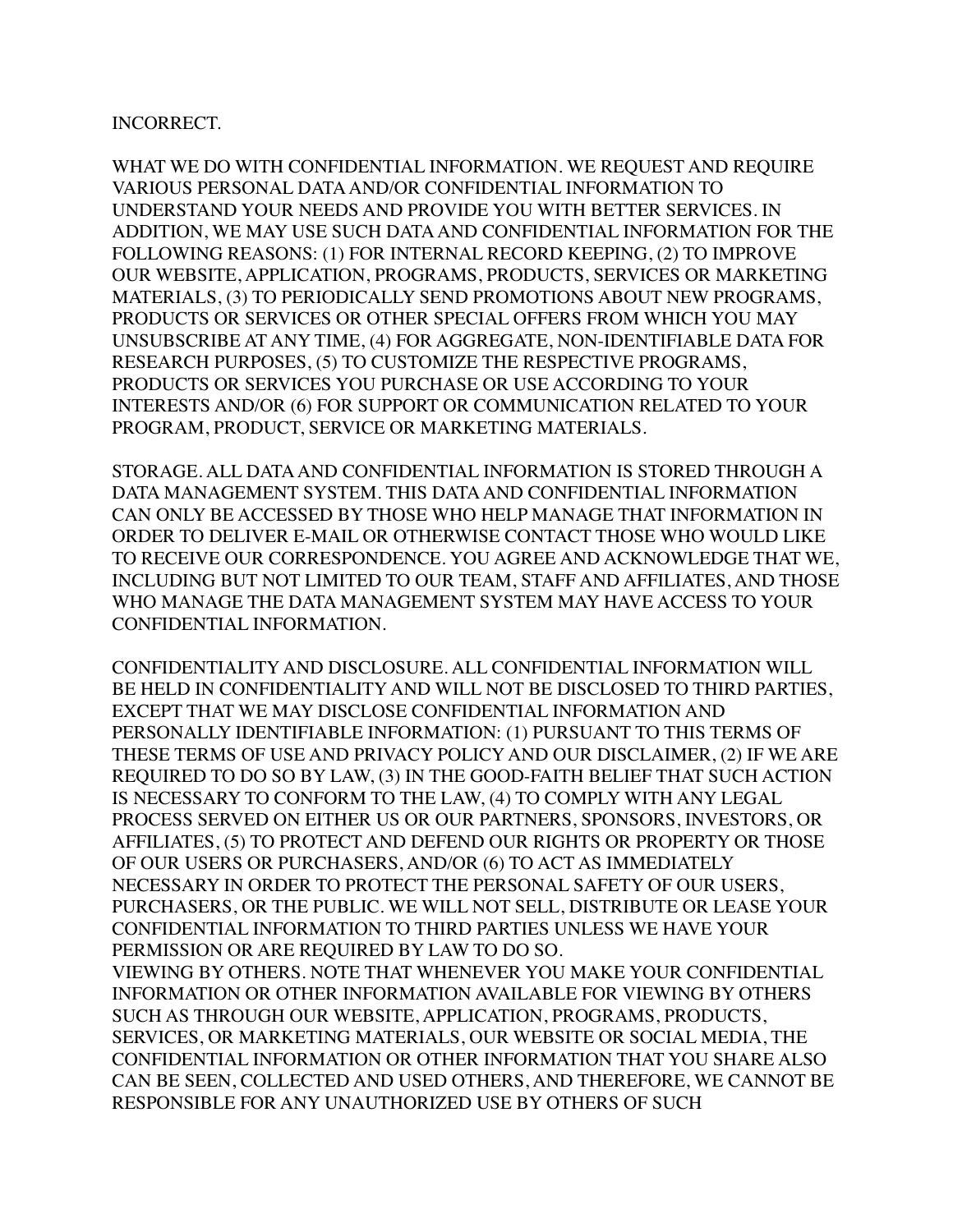CONFIDENTIAL INFORMATION OR OTHER INFORMATION THAT YOU VOLUNTARILY SHARE ONLINE OR IN ANY OTHER MANNER. HOW WE USE COOKIES. WE MAY USE THE STANDARD "COOKIES" FEATURE OF MAJOR WEB BROWSERS. WE DO NOT SET ANY CONFIDENTIAL INFORMATION IN COOKIES, NOR DO WE EMPLOY ANY DATA-CAPTURE MECHANISMS ON OUR WEBSITE OTHER THAN COOKIES. YOU MAY CHOOSE TO DISABLE COOKIES THROUGH YOUR OWN WEB BROWSER'S SETTINGS. HOWEVER, DISABLING THIS FUNCTION MAY DIMINISH YOUR EXPERIENCE ON THE WEBSITE, APPLICATION AND SOME FEATURES OF OUR PROGRAMS, PRODUCTS, SERVICES OR MARKETING MATERIALS MAY NOT WORK AS INTENDED. WE HAVE NO ACCESS TO OR CONTROL OVER ANY INFORMATION COLLECTED BY OTHER INDIVIDUALS, COMPANIES OR ENTITIES WHOSE WEBSITE OR MATERIALS MAY BE LINKED TO OUR WEBSITE, APPLICATION, PROGRAMS, PRODUCTS, SERVICES OR MARKETING MATERIALS.

PASSWORDS. TO USE CERTAIN FEATURES OF OUR WEBSITE, APPLICATION, PROGRAMS, PRODUCTS, SERVICES, OR MARKETING MATERIALS, YOU MAY BE ISSUED A GROUP USERNAME AND PASSWORD OR A UNIQUE INDIVIDUAL USERNAME AND PASSWORD, WHICH YOU WILL RECEIVE THROUGH YOUR REGISTRATION AND/OR PURCHASE PROCESS. YOU MAY BE ABLE TO CHANGE TO USERNAME AND/OR PASSWORD OF YOUR CHOOSING. YOU ARE RESPONSIBLE FOR MAINTAINING THE CONFIDENTIALITY OF THE PASSWORD AND ACCOUNT, AND ARE RESPONSIBLE FOR ALL ACTIVITIES (WHETHER BY YOU OR BY OTHERS) THAT OCCUR UNDER YOUR PASSWORD OR ACCOUNT. YOU ARE NOT PERMITTED TO SHARE YOUR USERNAME AND/OR PASSWORD WITH ANYONE. IF WE LEARN YOU HAVE SHARED YOUR USERNAME AND/OR PASSWORD WITH ANOTHER PERSON, WE RESERVE THE RIGHT TO IMMEDIATELY TERMINATE YOUR ACCESS TO THE WEBSITE, APPLICATION, PROGRAM, PRODUCT, SERVICE, MARKETING MATERIALS, PRIVATE FORUM, FACEBOOK GROUP OR ANY OTHER RELATED COMMUNICATION. IT IS YOUR RESPONSIBILITY TO PROTECT YOUR OWN PASSWORD FROM DISCLOSURE TO OTHERS. WE CANNOT AND WILL NOT BE LIABLE FOR ANY LOSS OR DAMAGE ARISING FROM YOUR FAILURE TO PROTECT YOUR PASSWORD OR ACCOUNT INFORMATION. YOU ARE RESPONSIBLE FOR ACTIVITIES THAT TAKE PLACE USING YOUR PASSWORD(S) AND WITHIN YOUR ACCOUNT. IF YOU SHARE YOUR PASSWORD(S) WITH ANYONE, THEY MAY BE ABLE TO OBTAIN ACCESS TO YOUR PERSONAL INFORMATION AT YOUR OWN RISK. YOU AGREE TO NOTIFY US IMMEDIATELY OF ANY UNAUTHORIZED USE OF YOUR PASSWORD OR ACCOUNT OR ANY OTHER BREACH OF SECURITY, AND TO ENSURE THAT YOU EXIT FROM YOUR ACCOUNT AT THE END OF EACH SESSION. BY USING OUR WEBSITE, APPLICATION, PROGRAMS, PRODUCTS AND SERVICES, YOU AGREE TO ENTER TRUE AND ACCURATE INFORMATION AS PART OF THE REGISTRATION, PURCHASE PROCESS AND OTHERWISE. IF YOU ENTER A FALSE EMAIL ADDRESS, WE HAVE THE RIGHT TO IMMEDIATELY INACTIVATE YOUR ACCOUNT. WE WILL USE OUR BEST EFFORTS TO KEEP YOUR PASSWORD(S) PRIVATE AND WILL NOT OTHERWISE SHARE YOUR PASSWORD(S) WITHOUT YOUR CONSENT, EXCEPT AS NECESSARY WHEN THE LAW REQUIRES IT OR IN THE GOOD